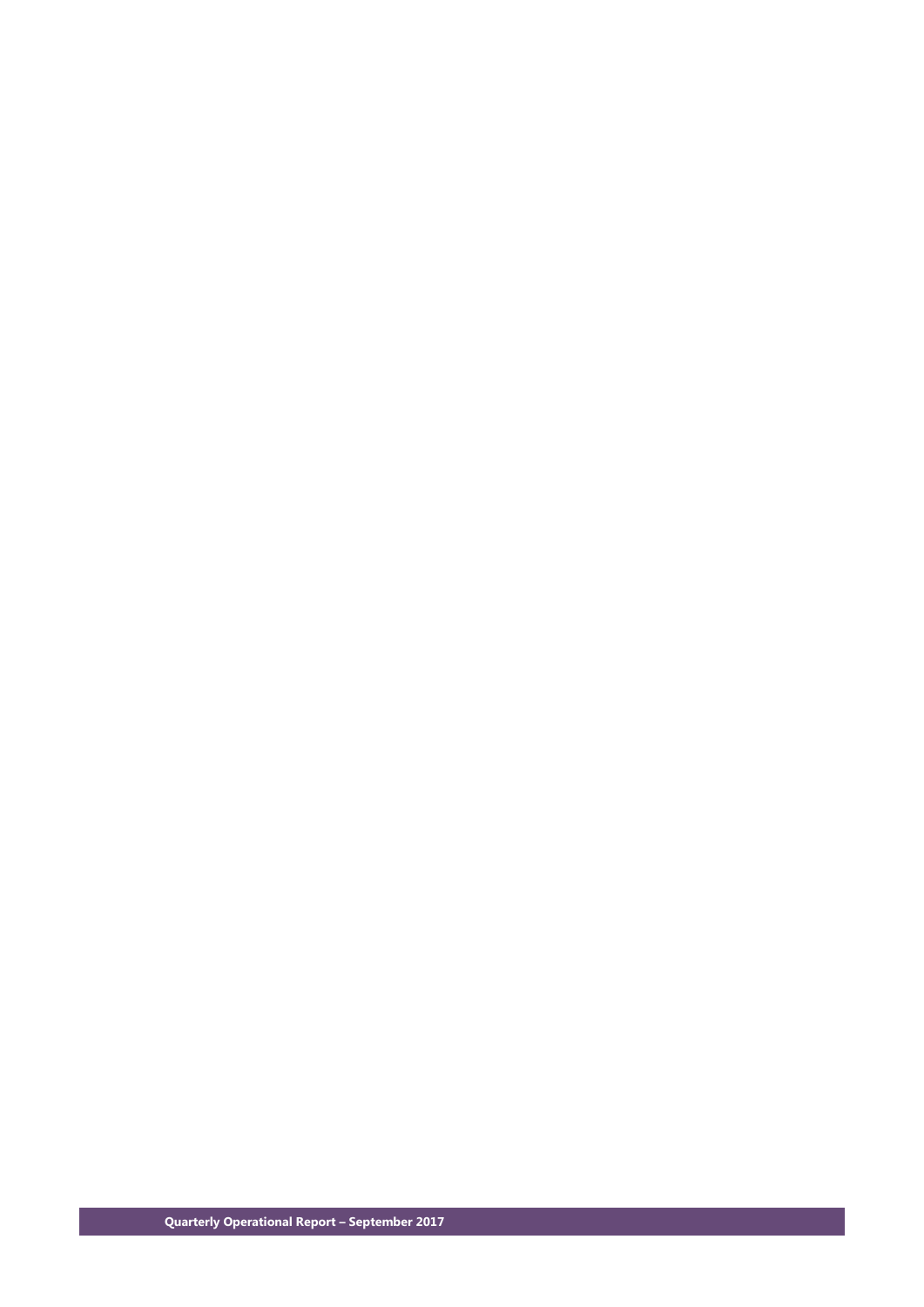# **INTRODUCTION**

The purpose of a Quarterly Operational Report (QOR) is to present a snapshot of the Council progressing through the delivery of the programme of activities agreed to in that year's annual plan or long-term plan. It is designed to give a feel for how the Council is progressing and the forecast for the rest of the year.

The QOR is structured in the following manner for each activity within each one of the six groups of activity:

- The objective for that activity
- Commentary/Highlights a high level overview of how that activity is progressing and any indications for future performance. Case studies and/or matters of interest may also be included in this section.
- Outputs/Key performance indicators these are the annual plan/long-term plan measures for the year together with actual performance to date. "NF" (non-financial status) is the performance year to date and "E" (expected future status) is the forecast for the rest of the year. The colours are as defined below.
- Scoreboard Outputs/Key performance indicators this is a graphical representation of how performance is progressing and how it is forecast to progress for the rest of the year. The key is:
	- $\triangleright$  green performance is on target for the year or is forecast to remain on target for the year
	- $\triangleright$  orange performance to date is at risk of not achieving the target or there is a risk that the year end performance may not be achieved
	- $\triangleright$  red performance to date has not achieved the target or the performance for the rest of the year is unlikely to achieve the target
	- $\triangleright$  grey the performance measure has been delayed
	- $\triangleright$  black reporting on the performance measure has not been updated or the forecast for the rest of the year has not been updated.
- Further explanation of all performance that is not "on target" is provided.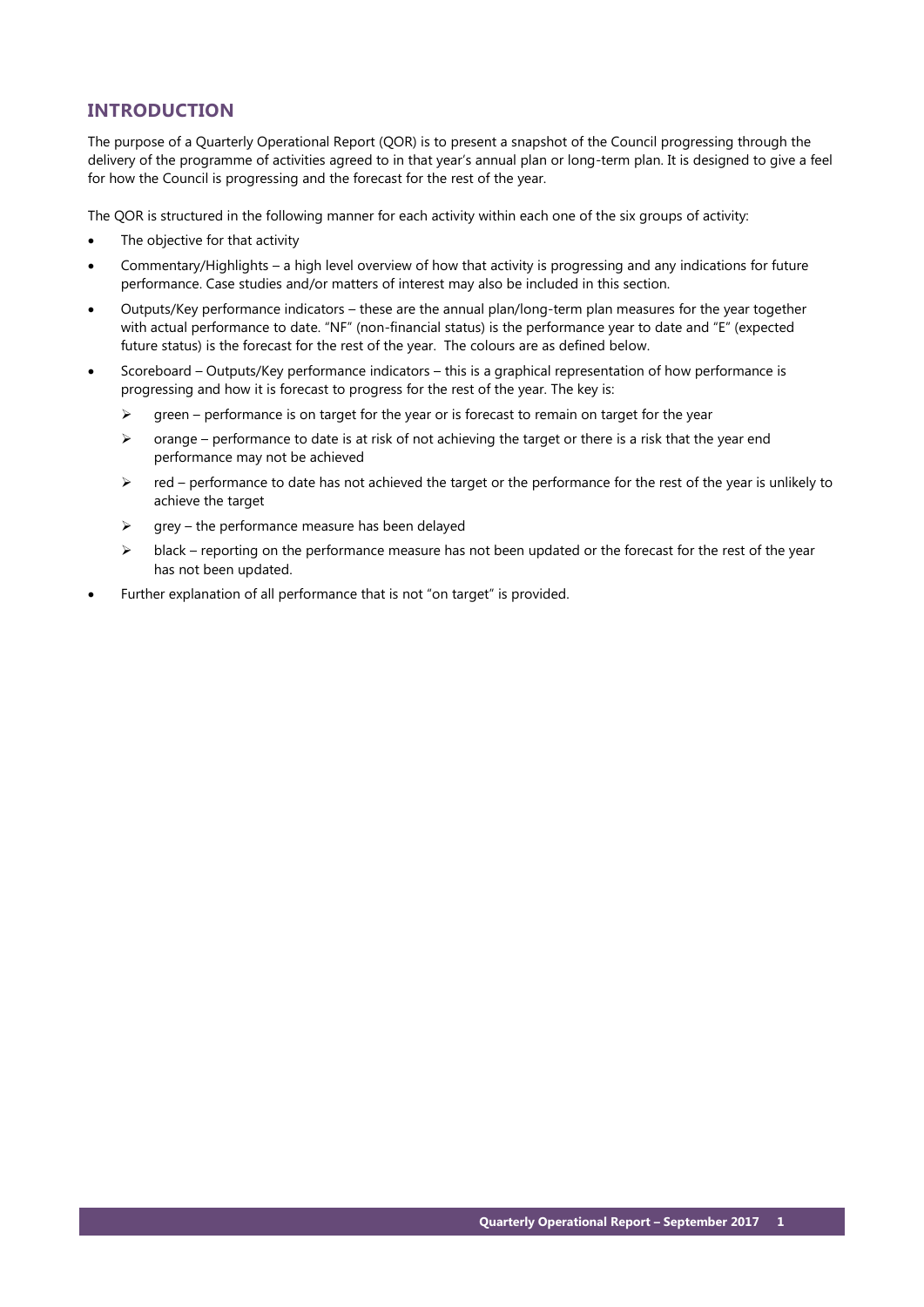### <span id="page-3-0"></span>**RESOURCE MANAGEMENT PLANNING**

Preparing, adopting and maintaining comprehensive and publicly considered policies, plans and strategies that will deliver to the Taranaki community, efficient and effective management of the Council's functions and Taranaki's natural and physical resources.

### **COMMENTARY/HIGHLIGHTS**

Continued to make progress on the review of the Coastal Plan including consultation with Iwi and others. A legal review of the Plan has been completed. Further work with Iwi may delay the presentation of the Plan to the Policy Committee by one meeting round. The release of a Proposed Freshwater Plan was delayed to allow further work to be undertaken. Consultants have been engaged to undertake work to address matters raised in submissions on the Draft plan. In the interim, the "Requirements for Good Farm Management in Taranaki" document has been completed and distributed to farmers and key stakeholders.

### **OUTPUTS/KEY PERFORMANCE INDICATIONS**

| <b>Performance measure</b>                                                                                      | <b>Actual performance</b>                                                                                                                                                                                                                                                                                                                                                                                                                                                                                                                                                                                                                                                                                                                                                                                                                                                                                                |
|-----------------------------------------------------------------------------------------------------------------|--------------------------------------------------------------------------------------------------------------------------------------------------------------------------------------------------------------------------------------------------------------------------------------------------------------------------------------------------------------------------------------------------------------------------------------------------------------------------------------------------------------------------------------------------------------------------------------------------------------------------------------------------------------------------------------------------------------------------------------------------------------------------------------------------------------------------------------------------------------------------------------------------------------------------|
| Complete preparation/full reviews and interim reviews of<br>resource management policies, plans and strategies: |                                                                                                                                                                                                                                                                                                                                                                                                                                                                                                                                                                                                                                                                                                                                                                                                                                                                                                                          |
| Regional Policy Statement: Interim review in 2016/2017. Full<br>review in 2019/2020.                            | The Regional Policy Statement for Taranaki (RPS) was made<br>operative in January 2010. An interim review of the RPS has<br>commenced with a draft Interim Review Report prepared and<br>completed in 2017.                                                                                                                                                                                                                                                                                                                                                                                                                                                                                                                                                                                                                                                                                                              |
| Regional Coastal Plan: Full review continued in 2017/2018.<br>Interim review 2023/2024.                         | The review is ongoing. A Draft Coastal Plan and fact sheets have<br>been prepared and released for targeted consultation. 101<br>submissions/feedback were received and have been summarised.<br>Further investigations and engagement being undertaken to<br>inform the preparation of a Proposed Plan. Completed reports and<br>a survey for determining surf break attributes and significance.<br>Section 32 report is in preparation. The legal audit is underway.                                                                                                                                                                                                                                                                                                                                                                                                                                                  |
| Regional Air Quality Plan: Interim review 2016/2017. Full<br>review 2021/2022.                                  | The review of the Regional Air Quality Plan for Taranaki was<br>completed and made operative on 25 July 2011. The interim<br>review of the efficiency and effectiveness of that Plan commenced<br>with the preparation of a project brief and a first internal<br>workshop. A draft report in preparation.                                                                                                                                                                                                                                                                                                                                                                                                                                                                                                                                                                                                               |
| Regional Fresh Water and Land Plan: On going review<br>2019/2020.                                               | The Freshwater and Soil Plans have been reviewed and a<br>combined Draft Plan was sent out for targeted consultation in<br>2015. Preparation of the Draft Section 32 Report has commenced.<br>The public notification of a Proposed Plan has been deferred for<br>up to five years in accordance with a revised NPSFM progressive<br>implementation plan (PIP). A revised timeline was approved to<br>allow the review to factor in planned Government reforms in<br>freshwater management and to undertake further consultation<br>and work on issues identified to date. In the meantime, progress<br>on the Plan will continue with further work, consultation, studies<br>and investigations to finalise Plan provisions. To inform the review<br>a legal opinion was sought on the approach to wetland protection<br>and a study has been commissioned to investigate and review<br>limits for environmental flows. |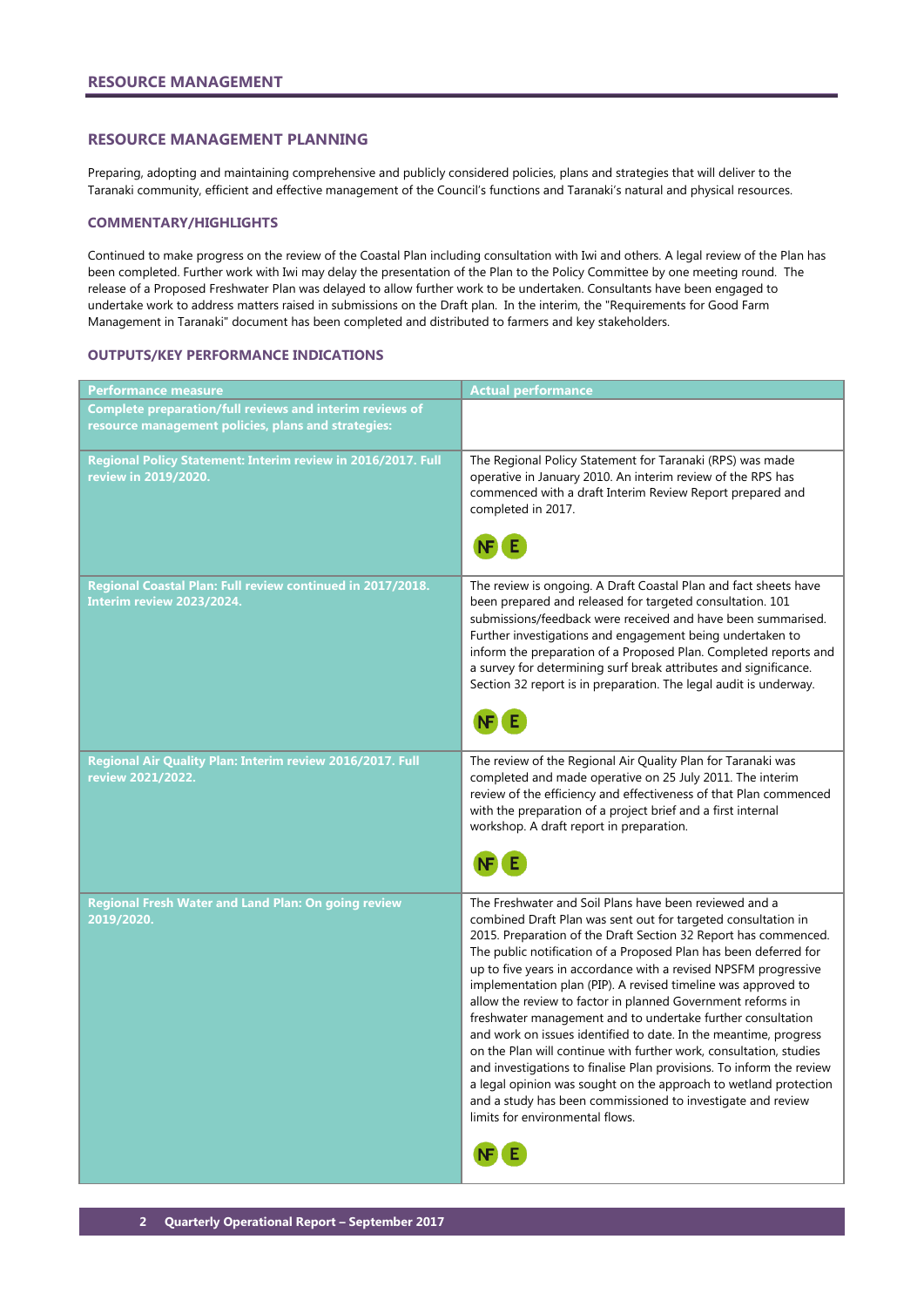## **SCOREBOARD - OUTPUTS/KEY PERFORMANCE INDICATIONS**



**•** On target

- **Target may not be achieved**
- **Target will not be achieved**
- Delayed
- Overdue

**EXPLANATION FOR KEY PERFORMANCE INDICATIONS OTHER THAN "ON TARGET"**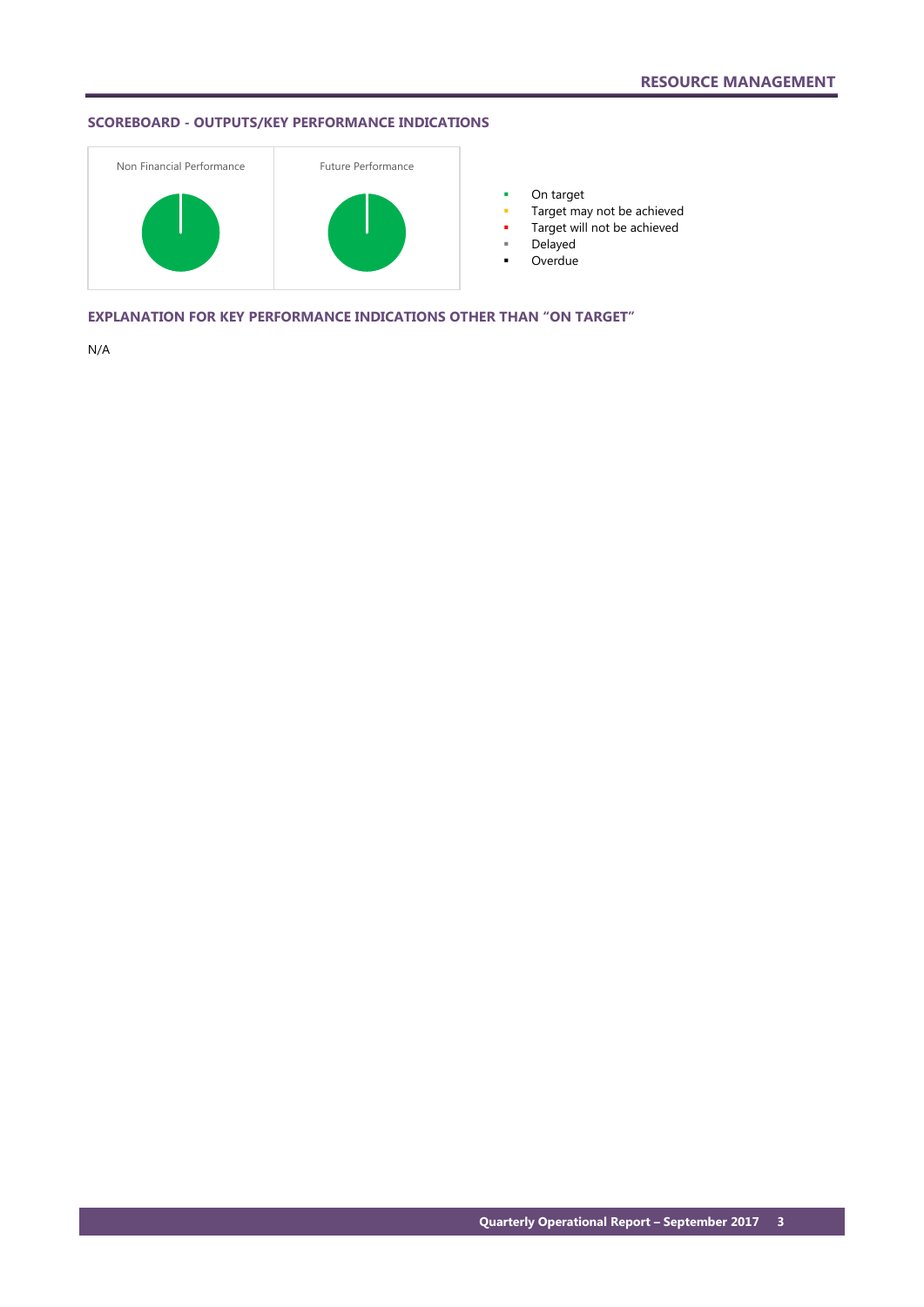## <span id="page-5-0"></span>**CONSENT PROCESSING AND ADMINISTRATION**

Processing all applications for resource consents and administering resource consents in an efficient and effective manner.

### **COMMENTARY/HIGHLIGHTS**

Fewer resource consent applications are being received this quarter arising from the downturn in the oil and gas sector. However, work continues on new applications and consent renewals, including renewals for the large Fonterra Whareroa dairy processing site in South Taranaki. The prehearing process has been successful in resolving submissions on applications during the quarter thereby avoiding formal hearings. There have been no objections or appeals against consent decisions. The 100% consent processing timeframe compliance has been maintained.

### **OUTPUTS/KEY PERFORMANCE INDICATIONS**

| <b>Performance measure</b>                                                                                                                                                                                                                                                                    | <b>Actual performance</b>                                                                                                                                                                                                                      |
|-----------------------------------------------------------------------------------------------------------------------------------------------------------------------------------------------------------------------------------------------------------------------------------------------|------------------------------------------------------------------------------------------------------------------------------------------------------------------------------------------------------------------------------------------------|
| Provide appropriate and timely information in response to<br>100% of requests for assistance in implementing Resource<br><b>Management Act 1991 plan rules.</b>                                                                                                                               | Timely and appropriate information has been provided for all<br>information requests.                                                                                                                                                          |
| Process and determine 100% of accepted resource consent<br>applications (approximately 400 consents per annum), in<br>compliance with the Resource Management Act 1991,<br>including compliance with statutory timeframes, and the<br><b>Council's Resource Consents Procedures document.</b> | All of the 34 resource consent applications processed during the<br>month, and the year to date (72) were completed in accordance<br>with the statutory procedures of the Act and the Council's<br>Resource Consents Procedures documentation. |
| Successfully defend 100% of consent decisions appealed to<br>the Environment Court.                                                                                                                                                                                                           | No decisions have been appealed to the Environment Court                                                                                                                                                                                       |
| Minimise the number and duration of resource consent<br>hearings by resolving, through the pre-hearing process, at<br>least 50% of submissions received on resource consent<br>applications.                                                                                                  | 100% (2/2) of applications receiving submissions have been<br>resolved through the prehearing process.                                                                                                                                         |

### **SCOREBOARD - OUTPUTS/KEY PERFORMANCE INDICATIONS**



- 
- Target may not be achieved
- Target will not be achieved
- Delayed
- **Overdue**

**EXPLANATION FOR KEY PERFORMANCE INDICATIONS OTHER THAN "ON TARGET"**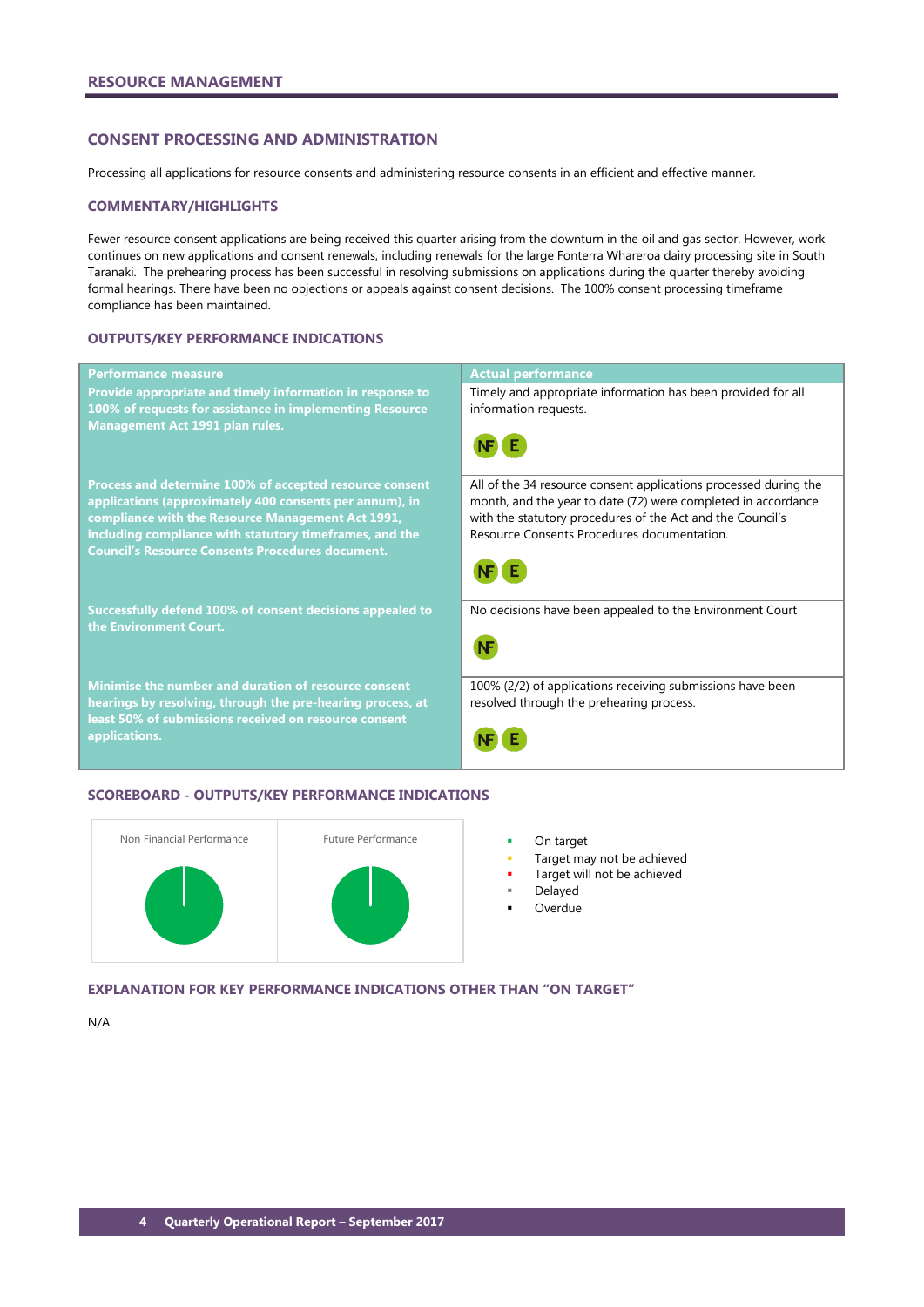### <span id="page-6-0"></span>**COMPLIANCE MONITORING PROGRAMMES**

Undertaking effective and efficient monitoring of resource consents and, where necessary, undertaking successful enforcement action.

### **COMMENTARY/HIGHLIGHTS**

Implemented 209 specific individual compliance programmes for major consent holders (including catchment programmes that cover multiple consent holders) in 2016/2017, together with additional programmes for hydrocarbon exploration and development activities. Consent holders are assessed each year on their environmental performance and on consent compliance. Overall ratings for consent holders in the 2016/2017 year were found to be 74% 'high' and 21% 'good'. 2016/2017 programmes are being reported to the Council. The dairy farm effluent system non-compliance rate in 2016/2017 was at a level slightly higher than the previous year, due to a wetter season, and reflected the need to maintain oxidation pond systems. Appropriate enforcement action has been undertaken in response to non-compliance.

### **OUTPUTS/KEY PERFORMANCE INDICATIONS**

| <b>Performance measure</b>                                   | <b>Actual performance</b>                                                                                                       |
|--------------------------------------------------------------|---------------------------------------------------------------------------------------------------------------------------------|
| 100% of individual compliance monitoring programmes for all  | The implementation of close to 100 individual compliance                                                                        |
| major consents designed, implemented and publicly reported   | monitoring programmes for the 2017/2018 monitoring period is                                                                    |
| upon (approximately 200 individual compliance monitoring     | underway. The number of programmes has reduced significantly                                                                    |
| programmes per annum) within the negotiated budgets and      | as a number of these have been combined to improve efficiency.                                                                  |
| completed within nine months of the end of the monitoring    | Overall the level of compliance monitoring on tailored monitoring                                                               |
| period.                                                      | programmes has remained static. 191 individual scheduled                                                                        |
|                                                              | compliance programmes were designed and implemented in the                                                                      |
|                                                              | 2016/2017 year, the majority of which are reported on annually                                                                  |
|                                                              | (minor programmes such as quarries are reported on a biennial                                                                   |
|                                                              | basis). By the end of September, 12 annual programmes in 12<br>reports were published. Two hydraulic fracturing reports and one |
|                                                              | wellsite report were also completed.                                                                                            |
|                                                              |                                                                                                                                 |
|                                                              |                                                                                                                                 |
| Implement and report on 100% of recommendations arising      | Within each compliance monitoring annual report,                                                                                |
| from prior year's monitoring of resource consents subject to | recommendations from previous reports are set out and their                                                                     |
| an individual compliance monitoring programme.               | implementation, via monitoring programme design and consent                                                                     |
|                                                              | reviews, is reported upon. Implementation of every                                                                              |
|                                                              | recommendation is reported within the relevant report.                                                                          |
|                                                              |                                                                                                                                 |
|                                                              |                                                                                                                                 |
| Implement annual programmes for 100% of resource consents    | 0 inspections of minor industrial operations have been completed.                                                               |
| for agricultural discharges and 90% of minor industries not  | These inspections are to ensure good environmental practices are                                                                |
| otherwise subject to an individual compliance monitoring     | being achieved. 236 annual dairy inspections have been                                                                          |
| programme (approximately 3,300 inspections per annum).       | completed.                                                                                                                      |
|                                                              |                                                                                                                                 |
|                                                              |                                                                                                                                 |

### **SCOREBOARD - OUTPUTS/KEY PERFORMANCE INDICATIONS**



- 
- Target may not be achieved
- Target will not be achieved
- Delayed
- Overdue

### **EXPLANATION FOR KEY PERFORMANCE INDICATIONS OTHER THAN "ON TARGET"**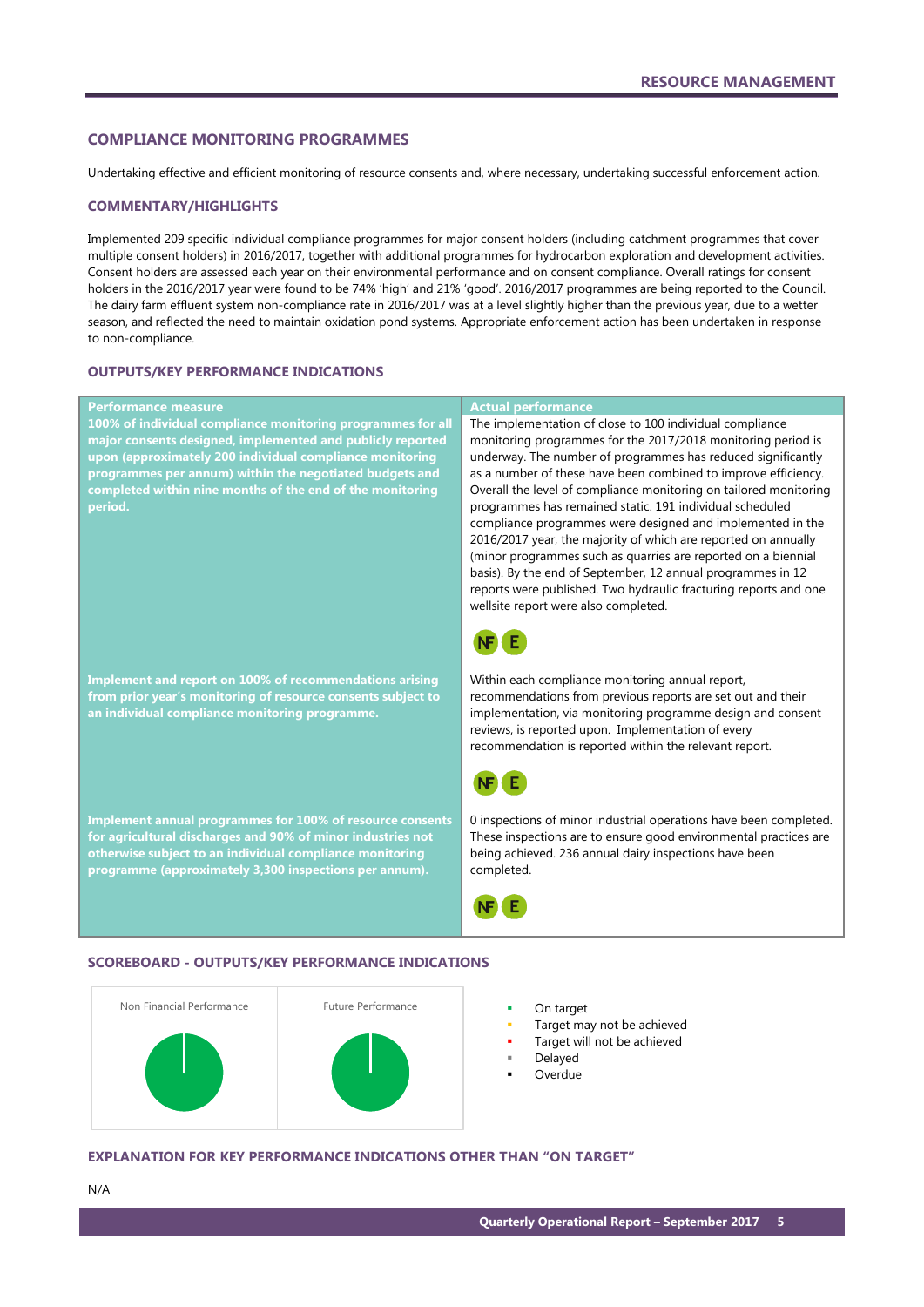### <span id="page-7-0"></span>**POLLUTION INCIDENTS AND RESPONSE**

Responding effectively to pollution incidents, reducing the occurrence and effects of pollution and other unauthorised incidents and, where necessary, undertaking successful enforcement action.

### **COMMENTARY/HIGHLIGHTS**

During the quarter the number of prosecutions in the system is low which shows an improved compliance attitude, possibly arising from past high profile prosecutions (and high fines). This should translate to improved environmental quality. The number of abatement and infringement notices issued is similar to 2016/2017 indicating similar compliance and non-compliance rates. There have been no significant marine oil spills that required implementing the response plan.

### **OUTPUTS/KEY PERFORMANCE INDICATIONS**

| <b>Performance measure</b>                                                                                                                                                                                                                                                  | <b>Actual performance</b>                                                                                                                                                                                                                                                                          |
|-----------------------------------------------------------------------------------------------------------------------------------------------------------------------------------------------------------------------------------------------------------------------------|----------------------------------------------------------------------------------------------------------------------------------------------------------------------------------------------------------------------------------------------------------------------------------------------------|
| Respond to all consent non-compliance and implement<br>appropriate advisory and enforcement actions to require<br>100% compliance with resource consents and/or regional<br>plans.                                                                                          | During compliance monitoring 39 non-compliances were found<br>with resource consent conditions. Issued 12 fourteen day letters,<br>18 abatement notices and 2 infringement notices. No prosecutions<br>have been initiated as a result of consent non-comliances.                                  |
|                                                                                                                                                                                                                                                                             |                                                                                                                                                                                                                                                                                                    |
| Respond to 100% of pollution and other complaints (generally<br>within fours hours of receipt) and where appropriate instigate<br>control, clean up and enforcement procedures, where<br>reasonable and appropriate, and publicly report on all<br>environmental incidents. | Responded to all 92 reported incidents (100%) within the required<br>timeframe. Instigated control and clean-up where required. Issued<br>9 fourteen day letters, 21 abatement notices and 9 infringement<br>notices. One prosecution has been initiated as a result of<br>unauthorised incidents. |
|                                                                                                                                                                                                                                                                             |                                                                                                                                                                                                                                                                                                    |
| <b>Administer and implement the Taranaki Regional Oil Spill</b><br><b>Response Plan as agreed with Maritime New Zealand</b><br>including responding to 100% of oil spills.                                                                                                  | Administered the Tier II Taranaki Regional Oil Spill Response Plan<br>in accordance with the programme agreed with Maritime New<br>Zealand. No significant marine oil spills occurred that warranted<br>actioning the Plan.                                                                        |
|                                                                                                                                                                                                                                                                             |                                                                                                                                                                                                                                                                                                    |

### **SCOREBOARD - OUTPUTS/KEY PERFORMANCE INDICATIONS**



- Target may not be achieved
- Target will not be achieved
- Delayed
- Overdue

## **EXPLANATION FOR KEY PERFORMANCE INDICATIONS OTHER THAN "ON TARGET"**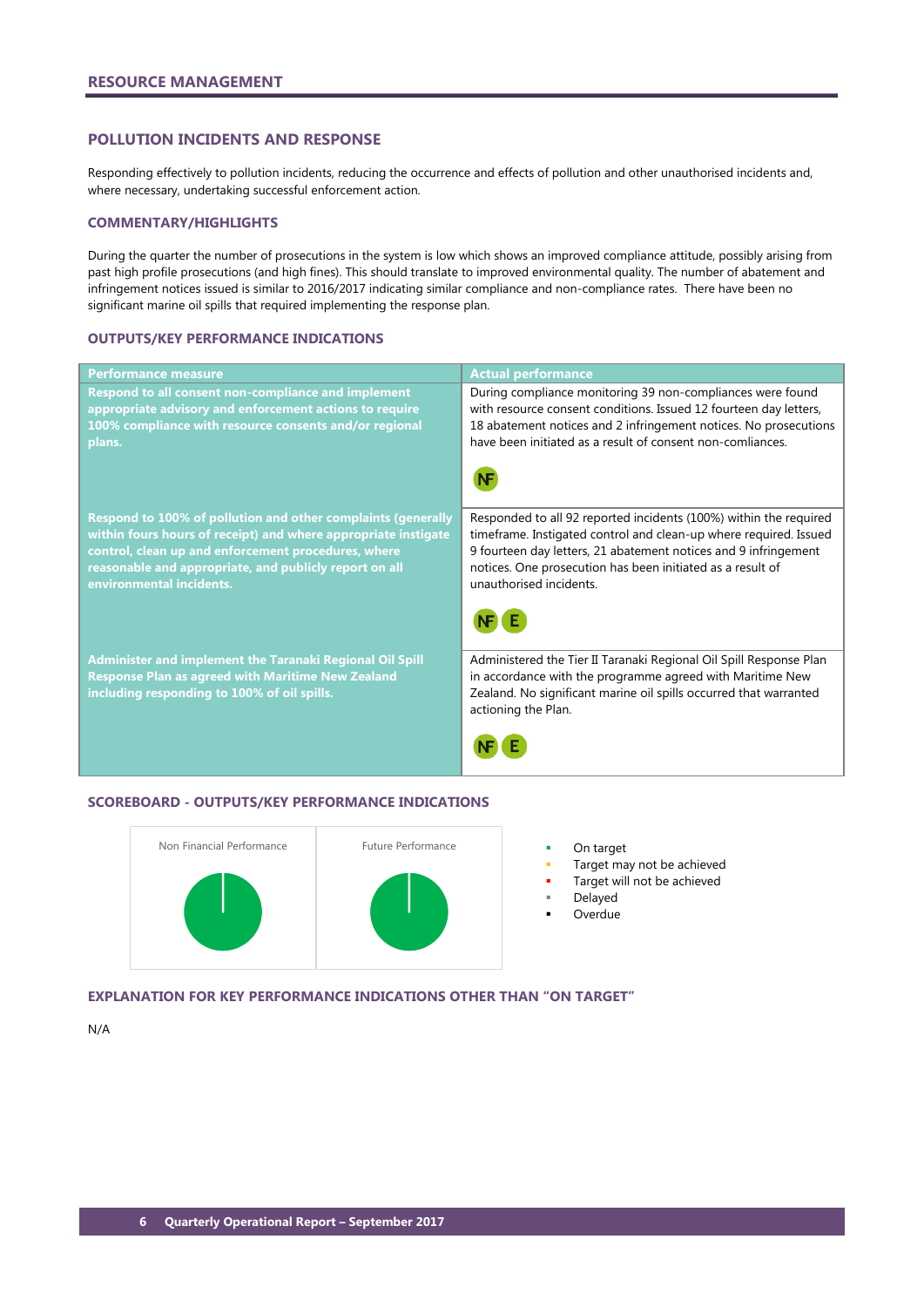### <span id="page-8-0"></span>**STATE OF THE ENVIRONMENT MONITORING**

Monitoring the state of the environment in Taranaki to enable periodic evaluation of trends in the state of the environment and of the effects of the implementation of the Council's policies and plans—this activity contributes to all levels of service.

### **COMMENTARY/HIGHLIGHTS**

Implementation of the suite of state of the environment (SEM) programmes (over 50) is continuing in 2017/2018. Reports on the state of and trends in the suitability for recreational use of fresh water and coastal beaches have been published. Other reports have considered aspects of SEM reporting as required by the National Policy Statement on Freshwater Management (NPS-FM) at national level. Support continues for the regional councils' environmental data LAWA website and engagment in developing the national EMaR (environmental monitoring and reporting) programmes alongside other regional councils and the Ministry for the Environment (particularly air quality, macroinvertebrates, and land use/land cover). The annual water quality 'report card' was released in August 2016.

### **OUTPUTS/KEY PERFORMANCE INDICATIONS**

### **Performance measure Actual performance Actual performance Implement and report on 100% of the Council's state of the**  Implementing 100% of the state of the environment monitoring programmes, in accordance with the programmes prepared for **environment monitoring programmes comprising monitoring**  2017/2018. **of surface fresh water quantity, levels and flows, fresh water quality, groundwater quantity and quality, coastal waters, biodiversity, air quality and land use sustainability using recognized and reputable methods of data collection, analysis and reporting in accordance with the Council's State of the Environment Monitoring Procedures document and State of the Environment Monitoring Programmes.** State of the environment monitoring is being delivered as **Monitor, review and where appropriate, further develop**  scheduled. The fresh and marine recreational bathing water and **existing programmes by 30 June of each year.** the periphyton programmes were reported in June and September respectively. The periphytum programme has been extended in terms of number of sites and frequency. Additional sites for physical/chemical monitoring have been established and are being monitored. Soft shore marine and shellfish programmes are being scoped. The riparian management and freshwater physiochemical programmes have been drafted and are currently being reviewed. The current regional lake water quality programme is being reviewed to identify if additional parameters could be included for greater benefit. Further programmes may be required to address the proposed amendments made to the NPS for Freshwater. NF E **Prepare and publish the five-yearly state of the environment**  The Council's five-yearly state of the environment report, Taranaki **report. The next report is due in 2020.** as one - Taranaki Tangata tu Tahi, was published in July 2015. All quality assurance programmes and information databases for **Maintain all quality assurance programmes and information**  hydrometric, air quality, physicochemical freshwater, terrestrial **databases for hydrometric, air quality, physicochemical**  biodiversity, fresh water biological and marine biological data, are **freshwater, terrestrial biodiversity, fresh water biological and**  being maintained. International Accreditation New Zealand **marine biological data. IANZ registration for chemical analysis maintained.** accreditation for a range of the tests undertaken by the laboratory has been maintained, with the most recent surveillance assessment undertaken at the end of July 2017 awarding the Council accreditation with no corrective actions required.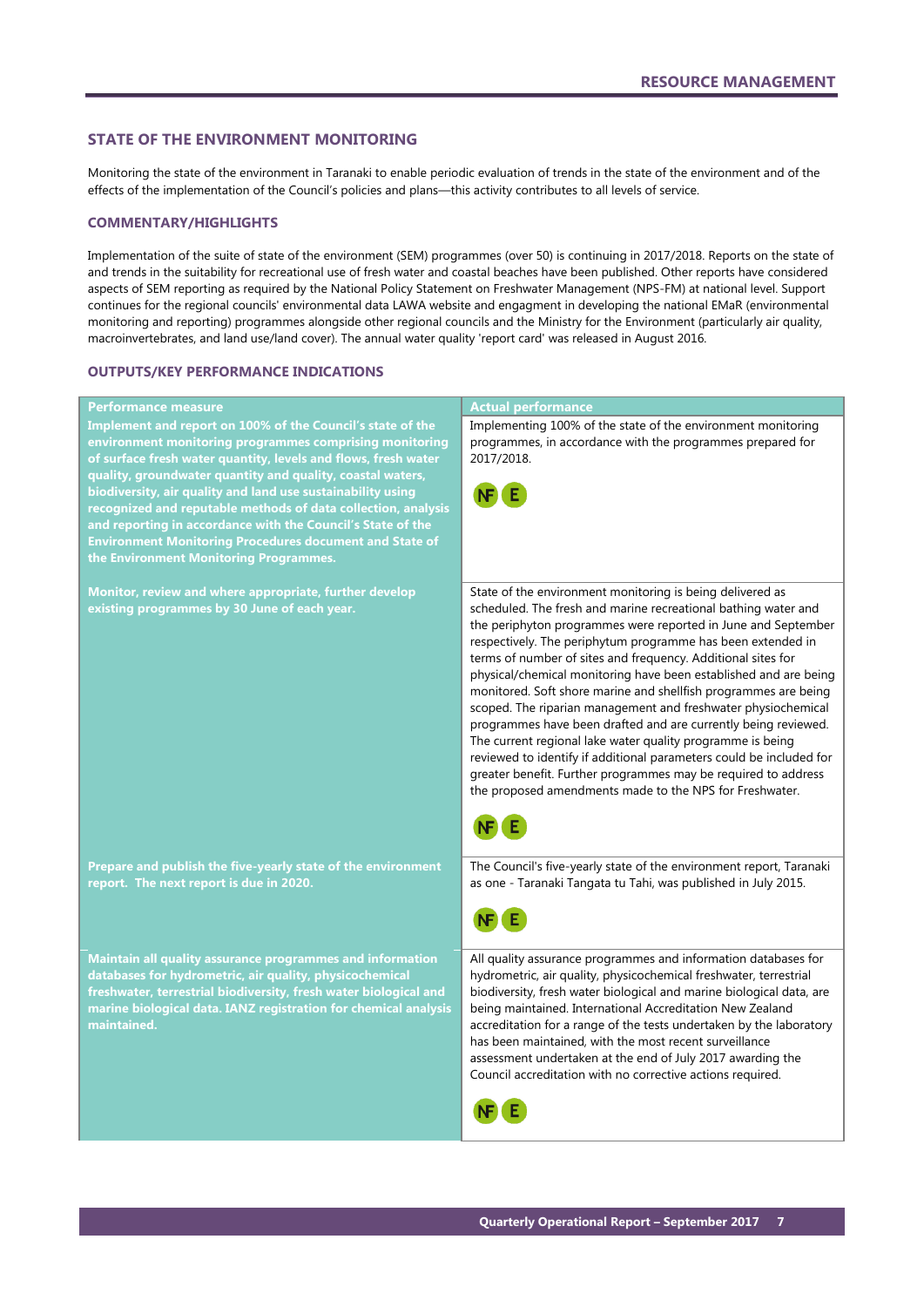## **RESOURCE MANAGEMENT**

## **Performance measure Actual performance**

**Maintain public access to on-line live regional data on hydrology, meteorology, soil moisture and bathing beach water quality. Live data reported on the Taranaki Regional Council's website.**

Live on-line data was maintained and reported for 35 hydrology sites, 27 meteorology sites, 11 soil moisture sites, 16 freshwater sites, and 10 marine bathing beach water quality sites.



## **SCOREBOARD - OUTPUTS/KEY PERFORMANCE INDICATIONS**



- 
- Target may not be achieved
- Target will not be achieved
- Delayed
- **Overdue**

**EXPLANATION FOR KEY PERFORMANCE INDICATIONS OTHER THAN "ON TARGET"**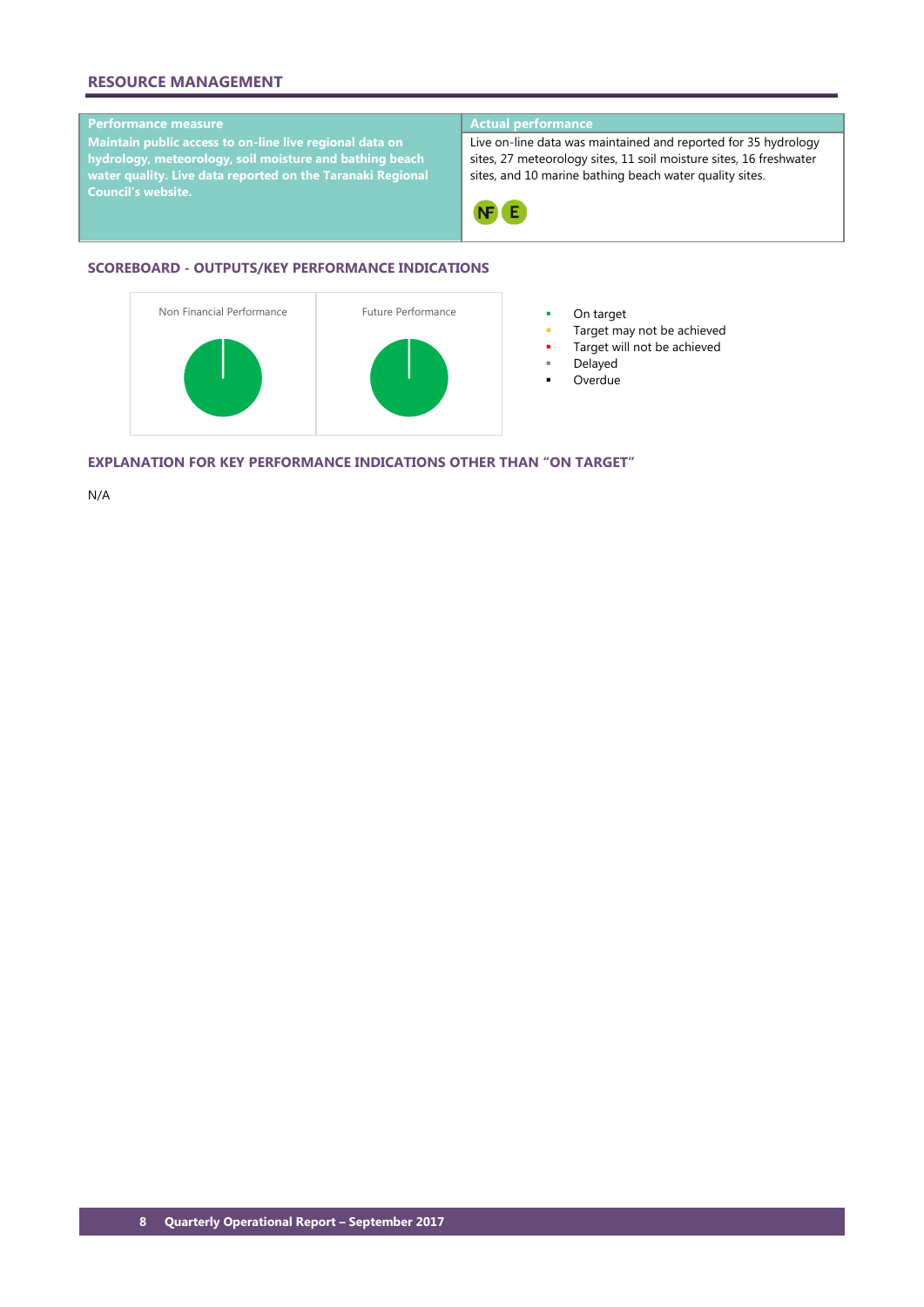### <span id="page-10-0"></span>**RESOURCE INVESTIGATIONS AND PROJECTS**

Providing relevant research information for resource management purposes—this activity contributes to all levels of service.

### **COMMENTARY/HIGHLIGHTS**

Participated in targeted, relevant, timely, and pro-active research and investigative studies that support and inform policies and activities, providing a sound scientific and evidential basis for decision-making and policy development. Various activities during 2016/2017 included exploring opportunities relevant to regional council activities with Crown Research Institutes (CRIs) towards the MBIE research 2017 bidding process for environmental research funding, allocation of CRI core funding (Strategic Science investment funds), and with several of the National Science Challenges- 'Our Land and Water', 'Resilience Challenge' (natural hazards), 'Sustainable Seas', 'Deep South' (climate change drivers and effects), and 'Our Biological Heritage'. Engagement in these Challenges has continued into 2017/2018. The Council continued to support studies on the effects of cadmium on soil health and productivity, crop integrity, and animal health, and interim research reports have been received. NIWA have been engaged to assess regional data on water quality (especially macroinvertebrates, nutrients and E coli) as a function of progressive riparian management. Collaboration continues with Dairy Trust Taranaki in studying water usage and soil condition under varying farm management regimes.

### **OUTPUTS/KEY PERFORMANCE INDICATIONS**

| <b>Performance measure</b>                                                                                                                                                                                             | <b>Actual performance</b>                                                                                                                                                                                                                                                                                                                                                                                                                                                                                                                                                                                                                                                                                                                                                                                                                                                                                                                                                                                              |
|------------------------------------------------------------------------------------------------------------------------------------------------------------------------------------------------------------------------|------------------------------------------------------------------------------------------------------------------------------------------------------------------------------------------------------------------------------------------------------------------------------------------------------------------------------------------------------------------------------------------------------------------------------------------------------------------------------------------------------------------------------------------------------------------------------------------------------------------------------------------------------------------------------------------------------------------------------------------------------------------------------------------------------------------------------------------------------------------------------------------------------------------------------------------------------------------------------------------------------------------------|
| Over the period of the 2015/2025 Long-Term Plan the Council<br>intends to undertake a range of resource investigations and<br>applied research projects. Specifically for 2017/2018, the<br><b>Council intends to:</b> |                                                                                                                                                                                                                                                                                                                                                                                                                                                                                                                                                                                                                                                                                                                                                                                                                                                                                                                                                                                                                        |
| Continue to support the "best practice dairying catchments"<br>study in the Waiokura Stream catchment.                                                                                                                 | Continuing to monitor ecological and physicochemical water<br>quality parameters within the Waiokura catchment, with<br>consideration of data interpretation and analysis, into the<br>2017/2018 year. A research project was undertaken in 2016/2017<br>with GNS (co-funded), looking at groundwater quality in the<br>catchment for review against OVERSEER predictions and for<br>determining age of groundwater i.e., time lags in shallow<br>groundwater in Taranaki. The report back from GNS on<br>groundwater age and behaviour was received in December 2016.<br>NIWA published an update on the state of and trends in the 5<br>national best practice dairy catchments which include the<br>Waiokura catchment (water quality and more particularly<br>ecological health) in May 2017.                                                                                                                                                                                                                      |
| Continue to use microbial source testing technology to<br>identify sources of faecal contamination in Taranaki waters.                                                                                                 | The Mangaoraka Stream and the mid-reaches of the Patea River<br>have been identified as potential targets of source investigations,<br>should the need arise and conditions prove suitable.                                                                                                                                                                                                                                                                                                                                                                                                                                                                                                                                                                                                                                                                                                                                                                                                                            |
| Support studies into the behaviour and bioavailability of<br>cadmium in agricultural soils and fertilizer.                                                                                                             | Participated in the Cadmium Working Group. Studies will provide<br>an assessment of the risks to agriculture posed by accumulation of<br>fertiliser derived-Cd and to provide evidence for effective soil<br>management options to mitigate plant uptake. Studies are<br>underway on cadmium accumulation in a range of forage and<br>market garden crops grown in various soils; levels of Cd within<br>NZ's agriculture and food chain systems; the significant of Cd<br>within primary production sectors; options for management of soil<br>systems and fodder pasture to control Cd uptake; field studies into<br>concentrations of cadmium in horticulture produce (potatoes,<br>leafy greens, wheat, onions) related to soil cadmium and soil<br>characteristics; soil emendation studies (lime, compost) to control<br>cadmium uptake; characterisation of cadmium binding in a variety<br>of soil types; cadmium effects upon soil rhizobia and nitrogen<br>availability; and cadmium effects upon livestock. |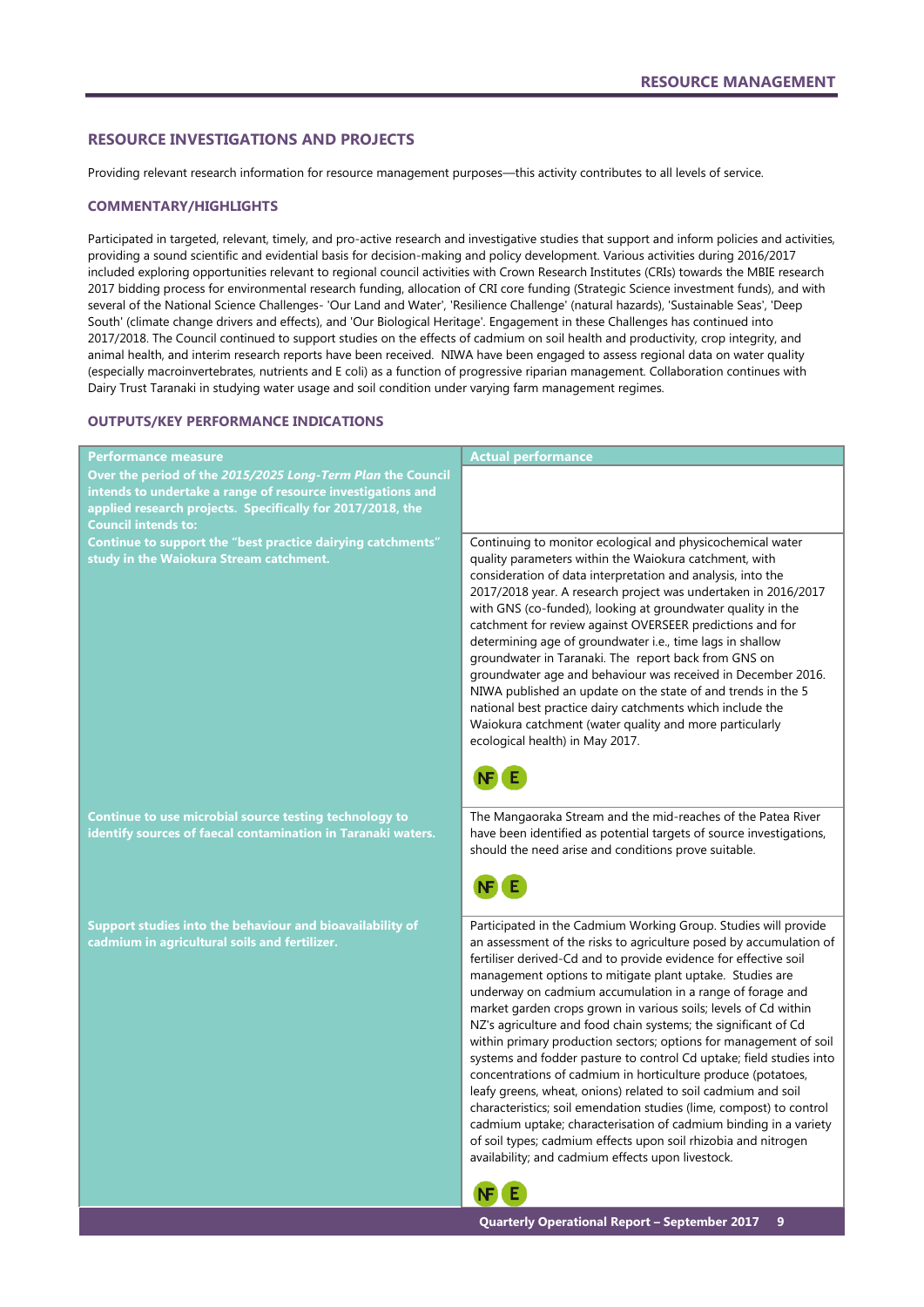## **RESOURCE MANAGEMENT**

## **Performance measure Actual performance**

**Engagement in "Envirolink" and other science research project development opportunities and strategies for regional councils, to enhance knowledge base for policy development and implementation. Projects with clear relevance and benefit to Taranaki to be adopted by "Envirolink" and other funding opportunities (advocacy to be reported through Council's annual report processes).**

Envirolink projects encompassing a revised national High Intensity Rainfall Design System, development of Discrete Water Quality Sampling Standards, farm scale soil mapping and applications, management options for aquatic weeds, assessment criteria for fish passage and barrier mitigation options, a review of marine recreational microbiological guidelines and their scientific basis, weed pest surveillance tool, wetland soils delineation, urban stormwater flows and quality monitoring, decision support, and interoperable water quality and transportation flows modelling are underway. There is on-going engagement with MBIE's National Science Challenges, to pursue specific projects of benefit to the Taranaki region-specifically the 'Resilience Challenge' (eg Mt Taranaki volcanic effects on agriculture, petroleum/petrochemical industry), 'Bioheritage', 'Sustainable Seas' (eg de-commissioning offshore installations; sediment movement and effects), and 'Our Land and Water' challenges. A strategic research workshop for regional councils' representatives was conducted in July, with participation from several ministries, CRIs, and Science Challenge representatives, to identify key future research priorities.



### **SCOREBOARD - OUTPUTS/KEY PERFORMANCE INDICATIONS**



- 
- Target may not be achieved
- Target will not be achieved
- Delayed
- Overdue

**EXPLANATION FOR KEY PERFORMANCE INDICATIONS OTHER THAN "ON TARGET"**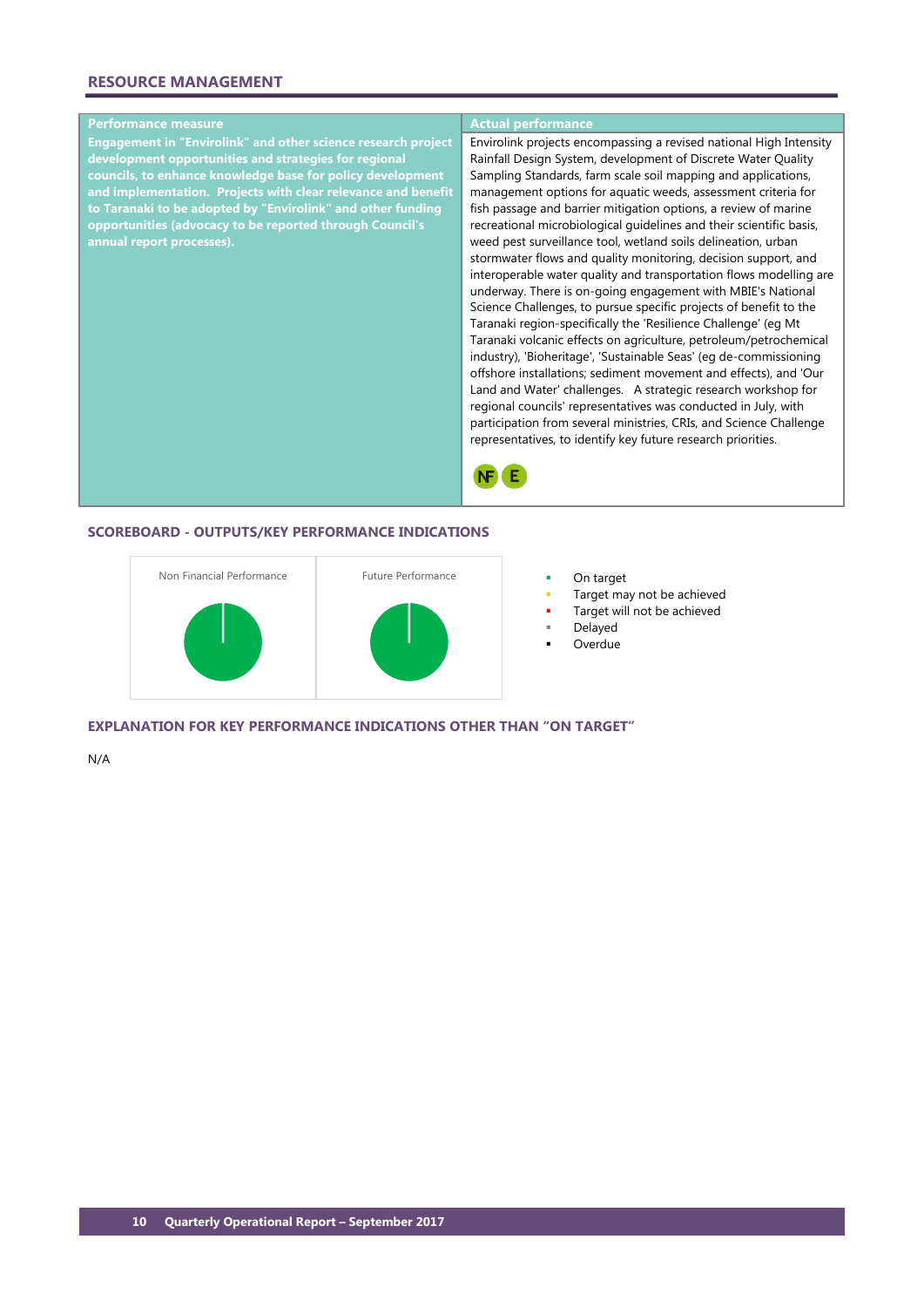### <span id="page-12-0"></span>**WASTE MINIMISATION**

Encouraging and implementing waste management and cleaner production initiatives in Taranaki consistent with the *Regional Waste Strategy for Taranaki* and the waste management plans of the districts.

### **COMMENTARY/HIGHLIGHTS**

The purpose of this work stream is to encourage and implement waste management and cleaner production initiatives in Taranaki consistent with the Regional Waste Strategy for Taranaki and the waste management plans of the districts. Significant areas of activity include in-house waste minimisation educational campaigns, public presentations and educational campaigns, provision of advice and case studies, the delivery of the 'love food hate waste' national campaign at a regional level, participation in the 'Keep NZ beautiful' at a local level, the administration of the Taranaki Solid Waste Management Committee, and a review of the Regional Waste Minimisation Strategy for Taranaki. Particular issues have been noted and position papers or submissions prepared, especially concerning waste tyre management and plastic bag use. In particular, the Council is working with the three district councils in the statutory reviews of their waste management plans.

## **OUTPUTS/KEY PERFORMANCE INDICATIONS**

| <b>Performance measure</b>                                            | <b>Actual performance</b>                                           |
|-----------------------------------------------------------------------|---------------------------------------------------------------------|
| In collaboration with the region's territorial authorities,           | Servicing of the Taranaki Solid Waste Management Committee          |
| facilitate a regional approach to waste management initiatives        | (TSWMC) continues. The review of the district waste plans is        |
| and programmes at a policy, management, and                           | underway. The STDC and SDC waste management plan process            |
| implementation level. This includes servicing the Taranaki            | has commenced. The 2017/2018 Education Plan has been                |
| Solid Waste Management Committee; delivery and                        | prepared and adopted by the TSWMC. Implementation of this           |
| monitoring of the Waste Management and Minimisation                   | plan is underway and includes school waste audits, school visits to |
| <b>Strategy for Taranaki, as well as the territorial authorities'</b> | the MRF, Stratford Clean-up week and business waste                 |
| waste management and minimisation plans.                              | minimisation information and advice.                                |
|                                                                       |                                                                     |

**NF** E

### **SCOREBOARD - OUTPUTS/KEY PERFORMANCE INDICATIONS**



- 
- Target may not be achieved
- Target will not be achieved
- Delayed
- Overdue

## **EXPLANATION FOR KEY PERFORMANCE INDICATIONS OTHER THAN "ON TARGET"**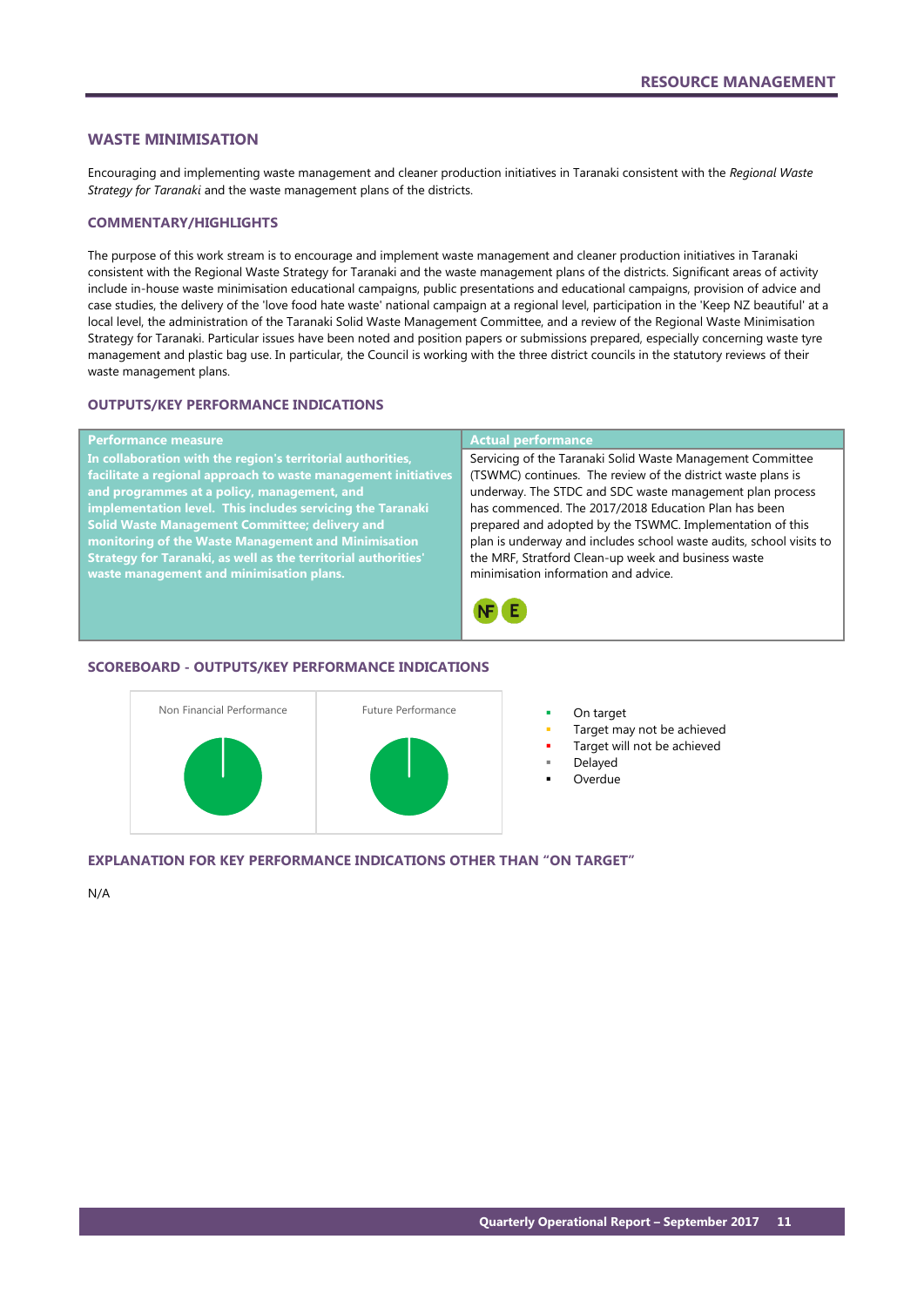### <span id="page-13-0"></span>**SUSTAINABLE LAND MANAGEMENT PLANS AND PLANT SUPPLY PROGRAMME**

Promoting sustainable land and riparian management by providing land management advice and information on an individual property basis and through advocacy and facilitation.

### **COMMENTARY/HIGHLIGHTS**

The first riparian plan completion audit has been completed as part of an impending compliance regime. This has helped with the development of mobile technology that is currently being built to streamline the process. 4,946 poplar and willow poles plus 2,655 stakes have been harvested, dispatched and planted over the winter.

### **OUTPUTS/KEY PERFORMANCE INDICATIONS**

| Performance measure                                                                                                                                                                                                                                              | <b>Actual performance</b>                                                                                                                                                                                                                                                                                                                                                |
|------------------------------------------------------------------------------------------------------------------------------------------------------------------------------------------------------------------------------------------------------------------|--------------------------------------------------------------------------------------------------------------------------------------------------------------------------------------------------------------------------------------------------------------------------------------------------------------------------------------------------------------------------|
| Planning services. Provide property planning services to<br>landholders. Prepare plans covering 1,000 hectares of land use<br>capability mapping in the hill country and 100 riparian plans<br>in the intensive water management zone.                           | There have been no comprehensive farm plans and no<br>agroforestry plans prepared. Plans cover 66.8% or 204,335<br>hectares of the land in private ownership in the hill country. One<br>riparian plan and one add-on have been completed for the year.                                                                                                                  |
| Monitoring and reporting. Liaise with and monitor<br>approximately 2,600 riparian plans and 100 farm plans and<br>report on the implementation of the recommended fencing<br>and planting.                                                                       | For the year to date, there have been 1,353 liaisons (285<br>observations and 1,068 events). In total, 4,568.5 km of new<br>fencing has been erected resulting in 85.03% of watwerways<br>protected by fencing. Since 1 July 2017, 2,573.9 km of new<br>planting has been established, resulting in 70.2% of watwerways<br>having adequate vegetation where recommended. |
| Provision of advice. When requested, provide advice on<br>sustainable land management practices within ten working<br>days.                                                                                                                                      | Staff have responded to 43 requests all within the required<br>timeframe.                                                                                                                                                                                                                                                                                                |
| Provide servicing and support to the Taranaki Biodiversity<br>Trust and assistance to other organizations involved in<br>promoting sustainable land management.                                                                                                  | Provided administrative and treasury services to the Taranaki<br>Biodiversity Trust "Wild For Taranaki"                                                                                                                                                                                                                                                                  |
| Provide annually, on a cost-recovery basis, approximately<br>450,000 suitable plants for land stabilisation, soil conservation<br>and riparian planting programmes.                                                                                              | To the end of September 2017, 182,939 plants have been ordered<br>for the year.                                                                                                                                                                                                                                                                                          |
| <b>Implement the South Taranaki and Regional Erosion Support</b><br>Soil Conservation Programme including an estimated 4,000<br>poplar poles, 50 ha of protection forestry and construction of<br>22 km of retirement fencing to retire 400 ha of marginal land. | 4,100 STRESS poles ordered and planted in July/August 2017. 14.2<br>hectares of retirement and reversion proposed. 3.05 kilometres of<br>fencing is proposed to protect 31.7 hectares of forestry and<br>retirement. Audits to be completed by end of October. This will be<br>reported in November.                                                                     |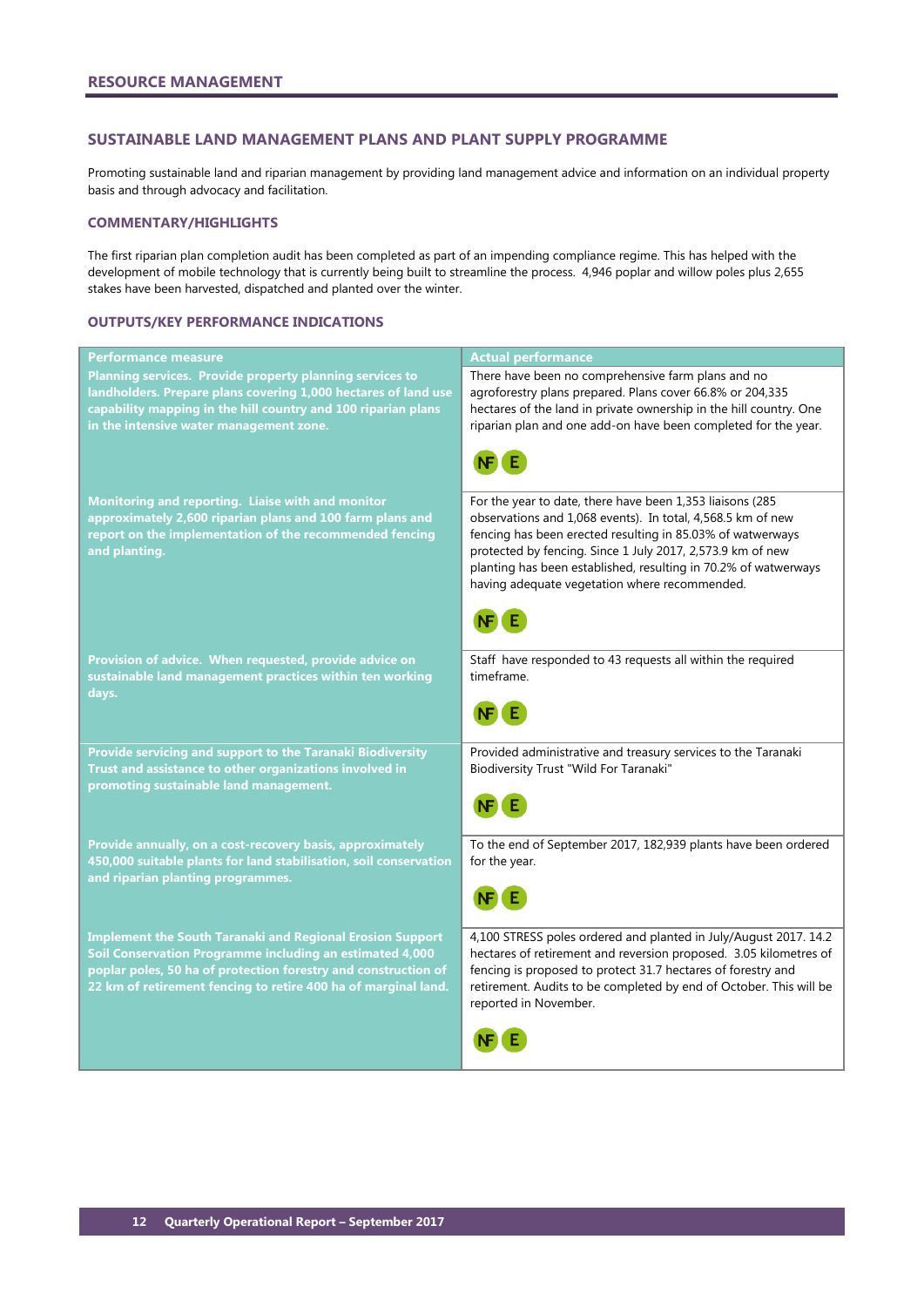## **SCOREBOARD - OUTPUTS/KEY PERFORMANCE INDICATIONS**



- 
- Target may not be achieved
- Target will not be achieved
- Delayed
- **D**verdue

**EXPLANATION FOR KEY PERFORMANCE INDICATIONS OTHER THAN "ON TARGET"**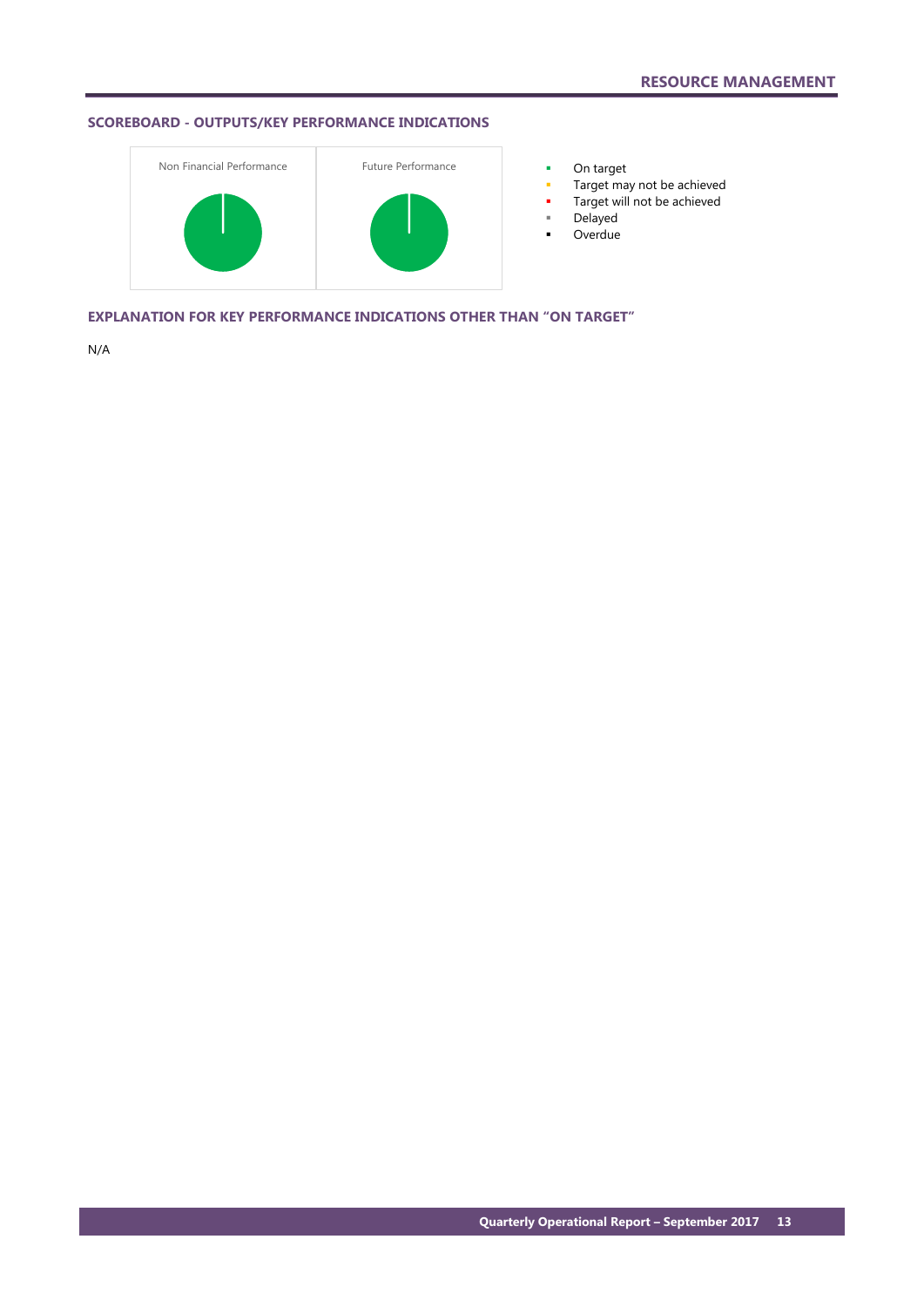### <span id="page-15-0"></span>**BIODIVERSITY**

Maintaining and enhancing the indigenous biodiversity of the Taranaki region, working alongside landowners and other groups and agencies in accordance with the Council's policies and biodiversity strategy priorities.

### **COMMENTARY/HIGHLIGHTS**

Work with landowners to prepare biodiversity plans that protect the values within their Key Native Ecosystems (KNE) continues. Work on existing plans including: fencing, planting and pest plant and animal control continues. Staff are actively looking for new sites that meet the Key Native Ecosystem criteria with particular focus on areas that are close to existing sites, to provide corridors of protection across the landscape. Work with our Wild for Taranaki partners on planning for a landscape programme "Restoring Taranaki" continues.

### **OUTPUTS/KEY PERFORMANCE INDICATIONS**

| <b>Performance measure</b>                                                                                                                                                                                                                          | <b>Actual performance</b>                                                                                                                                                                                                                                                                                                                                      |
|-----------------------------------------------------------------------------------------------------------------------------------------------------------------------------------------------------------------------------------------------------|----------------------------------------------------------------------------------------------------------------------------------------------------------------------------------------------------------------------------------------------------------------------------------------------------------------------------------------------------------------|
| Prepare at least 10 biodiversity plans per annum for<br>properties containing key native ecosystems (KNE).                                                                                                                                          | For the year to date six new biodiversity Plans have been prepared<br>for KNEs with private land. In total 96 KNE's with private land<br>covering 4,348.7 hectares now have biodiversity plans. This<br>equates to 51% of all KNEs with private land. In addition a further<br>ten biodiversity plans have been prepared for KNE sites in public<br>ownership. |
| Initiate and support implementation of work programmes on<br>all KNE's with a biodiversity plan and monitor and report on<br>progress.                                                                                                              | Implementation of work programmes has been initiated at six new<br>Biodiversity Plans prepared this financial year (2017/18).<br>Implementation of work programmes was initiated at 100% of KNE<br>that received new Biodiversity Plans (14 KNEs) in the 2016/17<br>financial year.                                                                            |
| Undertake a trial programme to test large-scale predator<br>suppression and eradication techniques across an entire<br>catchment (the Waiwhakaiho). The trial will target possums,<br>mustelids (weasels, ferrets and stoats), feral cats and rats. | Operational planning is well underway with estimated costs and<br>control options identified. Work continues on identifying and<br>determining best approaches to potential funding partners                                                                                                                                                                   |

### **SCOREBOARD - OUTPUTS/KEY PERFORMANCE INDICATIONS**



- 
- Target may not be achieved
- Target will not be achieved
- Delayed
- Overdue

### **EXPLANATION FOR KEY PERFORMANCE INDICATIONS OTHER THAN "ON TARGET"**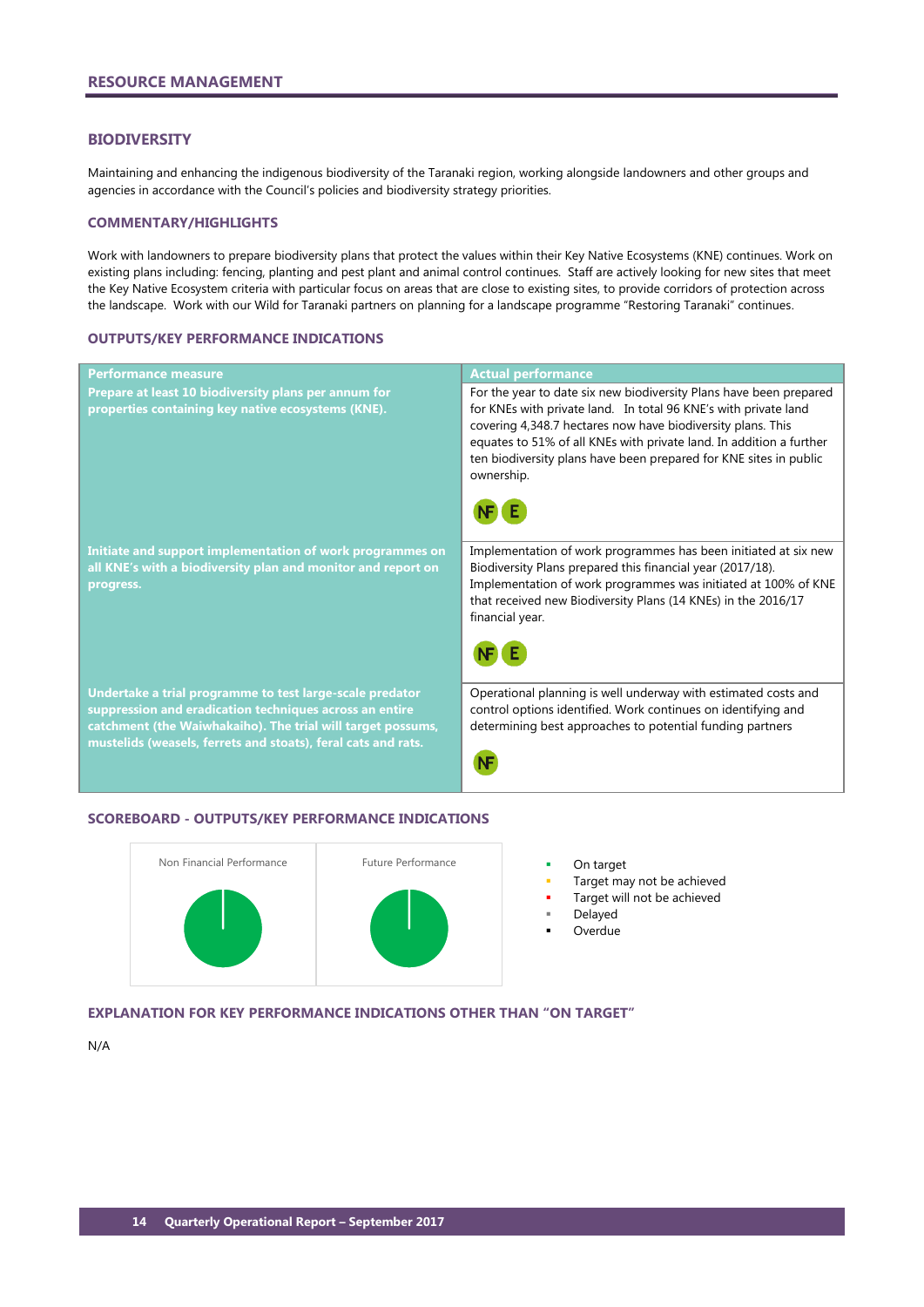### <span id="page-16-0"></span>**ENHANCEMENT GRANTS**

Promoting the protection of the environment through the provision of targeted enhancement grants.

### **COMMENTARY/HIGHLIGHTS**

Enhancement grants provide funding for a range of the Council's programmes including Key Native Ecosystems, wetland protection and STRESS. Funding is provided for projects as outlined in plans that are agreed to with the landowner. This funding also supports the Taranaki Biodiversity Trust "Wild for Taranaki".

### **OUTPUTS/KEY PERFORMANCE INDICATIONS**

| <b>Performance measure</b>                                                                                                               | <b>Actual performance</b>                                                                                                                                                                                                                                                                                                                                                                                                                                                                                                                   |
|------------------------------------------------------------------------------------------------------------------------------------------|---------------------------------------------------------------------------------------------------------------------------------------------------------------------------------------------------------------------------------------------------------------------------------------------------------------------------------------------------------------------------------------------------------------------------------------------------------------------------------------------------------------------------------------------|
| Implement a programme using environmental enhancement<br>grants for the protection of biodiversity habitats of regional<br>significance. | Excluding the STRESS budget, \$82,500 worth of environmental<br>enhancement grant funding has been allocated to environmental<br>enhancement projects within the region. Funds to the value of<br>\$17,55 are unallocated at this stage. For the year to date \$6,481 of<br>this funding has been paid out. \$150,000 Bio-ops KNE funding is<br>fully allocated, \$27,500 Bio-ops has been paid out. These projects<br>include support for biodiversity plans, regionally significant<br>wetland projects and "Wild for Taranaki" projects. |
|                                                                                                                                          |                                                                                                                                                                                                                                                                                                                                                                                                                                                                                                                                             |

### **SCOREBOARD - OUTPUTS/KEY PERFORMANCE INDICATIONS**



- 
- Target may not be achieved
- Target will not be achieved
- Delayed
- Overdue

### **EXPLANATION FOR KEY PERFORMANCE INDICATIONS OTHER THAN "ON TARGET"**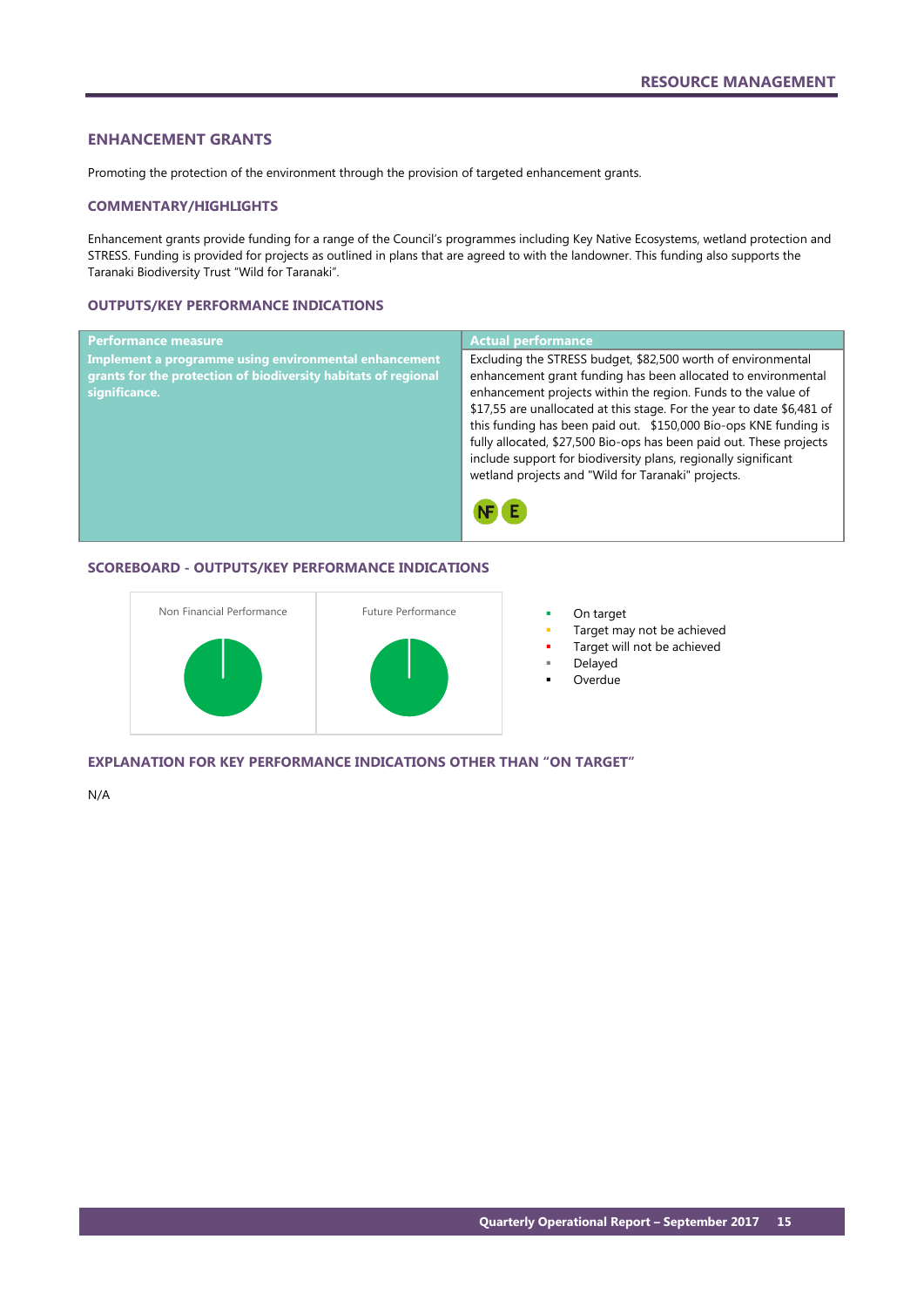## <span id="page-17-0"></span>**BIOSECURITY PLANNING**

Preparing, adopting and maintaining comprehensive and publicly considered policies, plans and strategies that will deliver to the Taranaki community, efficient and effective management of the Council's biosecurity functions.

### **COMMENTARY/HIGHLIGHTS**

A draft pest plan (plus section 72 costs benefit analysis report) has been prepared, taking into account a recently promulgated National Policy Direction and has been circulated for targeted consultation. A separate draft TRC Biosecurity Strategy has also been prepared and distributed for targeted consultation. It is anticipated publically notifying both documents in May 2017. Prior to targeted consultation, a Councillor workshop on the Draft Plan and strategy was held. The date for hearing of submissions has been set for 17 October 2017.

### **OUTPUTS/KEY PERFORMANCE INDICATIONS**

| <b>Performance measure</b>                                                                                                      | <b>Actual performance</b>                                                                                                                                                                                                                                                                                                                                                                                                                                                                                                                                                                                          |
|---------------------------------------------------------------------------------------------------------------------------------|--------------------------------------------------------------------------------------------------------------------------------------------------------------------------------------------------------------------------------------------------------------------------------------------------------------------------------------------------------------------------------------------------------------------------------------------------------------------------------------------------------------------------------------------------------------------------------------------------------------------|
| <b>Undertake ten-yearly review of the Pest Management Plan for</b><br>Taranaki in 2017/2018 and an interim review in 2022/2023. | Ten year review of pest management strategies has been<br>commenced in accordance with the Biosecurity Act, which<br>included the preparation of a comprehensive section 72<br>cost/benefit analysis report and the public notification of a<br>Proposed Pest Plan and a separate draft Taranaki Regional Council<br>Biosecurity Strategy. The Plan and Strategy were publicly notified<br>for public consultation on 20 May 2017 with the deadline for<br>public submissions being 30 June. Ten submissions received.<br>Summary of submissions report, officers report and revised RPMP<br>and Strategy in prep. |
|                                                                                                                                 |                                                                                                                                                                                                                                                                                                                                                                                                                                                                                                                                                                                                                    |

### **SCOREBOARD - OUTPUTS/KEY PERFORMANCE INDICATIONS**



- 
- Target may not be achieved
- Target will not be achieved
	- Delayed
- Overdue

### **EXPLANATION FOR KEY PERFORMANCE INDICATIONS OTHER THAN "ON TARGET"**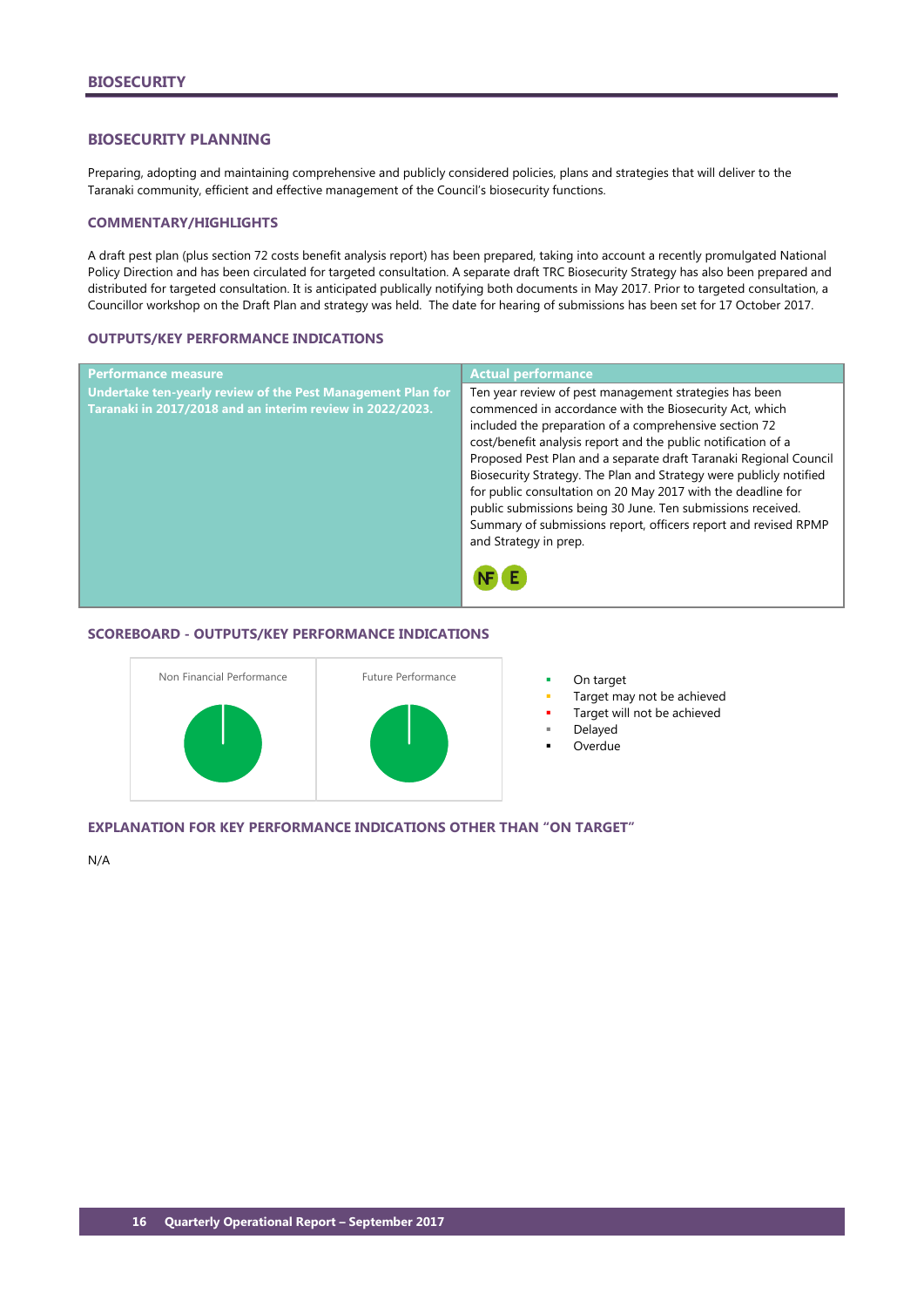### <span id="page-18-0"></span>**PEST ANIMAL AND PEST PLANT MANAGEMENT**

Controlling pest animals and controlling or eradicating pest plants to minimise their adverse effects on biodiversity, primary production and the regional economy and environment.

### **COMMENTARY/HIGHLIGHTS**

Public enquiries for a range of pest plant and pest animals continue to be attended to. Planning for the first round of control of Old Mans Beard within the Waingongoro catchment is on track with contractors due to start in the spring. The pest plant inspection programme continues. Landowners with pest plants on their properties are required to undertake control.

### **OUTPUTS/KEY PERFORMANCE INDICATIONS**

| Performance measure                                                                                                                                                                                                                | <b>Actual performance</b>                                                                                                                                                                                                                                                                                         |
|------------------------------------------------------------------------------------------------------------------------------------------------------------------------------------------------------------------------------------|-------------------------------------------------------------------------------------------------------------------------------------------------------------------------------------------------------------------------------------------------------------------------------------------------------------------|
| Dependent upon the review of the Pest Management Plan for<br>Taranaki, undertake operational programmes through both<br>the Pest Management Plan for Taranaki: and the Pest<br><b>Management Strategy for Taranaki, including:</b> |                                                                                                                                                                                                                                                                                                                   |
| <b>Eradication of selected pest plants.</b>                                                                                                                                                                                        | Staff observed 61 sites this quarter of those 30 sites were<br>controlled                                                                                                                                                                                                                                         |
|                                                                                                                                                                                                                                    |                                                                                                                                                                                                                                                                                                                   |
| Inspection, monitoring and where necessary, enforcement of<br>sustained control pest programmes.                                                                                                                                   | In the first quarter there has been no monitoring scheduled for<br>the Self-help possum programme as landowner control runs<br>through until October. Inspections for pest plants this quarter total<br>271 A properties, 166 B properties and 34 C properties resulting in<br>23 direction notices being issued. |
|                                                                                                                                                                                                                                    |                                                                                                                                                                                                                                                                                                                   |
| Raise public awareness of and respond to enquiries related to<br>pest issues.                                                                                                                                                      | Provided advice and where appropriate undertook control action<br>for all notifications. This quarter 30 enquiries for pest plants were<br>received, 17 of which were strategy pests. Received 56 enquiries<br>for pest animals of which 47 were strategy pests.                                                  |
|                                                                                                                                                                                                                                    |                                                                                                                                                                                                                                                                                                                   |
| Undertake direct control of pests within selected Key Native<br><b>Ecosystems.</b>                                                                                                                                                 | Pest plant and animal control was carried out at 100/101 key<br>native ecosystems with Biodiversity Plans in 2016/17. Pest control<br>at KNEs with biodiversity plans is ongoing during 2017/18.                                                                                                                  |
|                                                                                                                                                                                                                                    |                                                                                                                                                                                                                                                                                                                   |

## **SCOREBOARD - OUTPUTS/KEY PERFORMANCE INDICATIONS**



- 
- Target may not be achieved
- Target will not be achieved
	- Delayed
	- Overdue

## **EXPLANATION FOR KEY PERFORMANCE INDICATIONS OTHER THAN "ON TARGET"**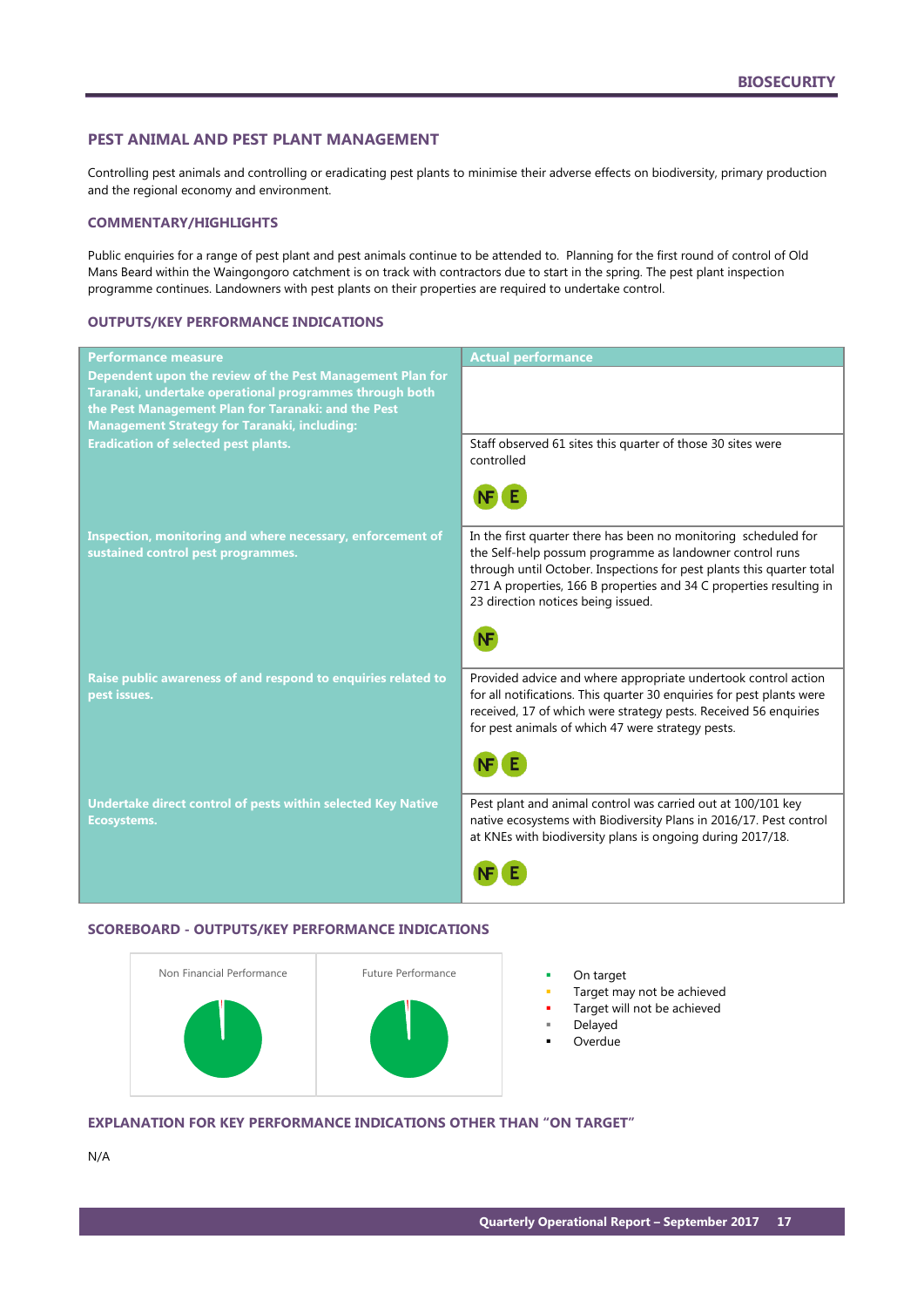### <span id="page-19-0"></span>**REGIONAL LAND TRANSPORT PLANNING**

Contributing to an effective, efficient and safe land transport system in the public interest.

### **COMMENTARY/HIGHLIGHTS**

Taranaki's transport advocacy continues to be active on a number of fronts. In particular, work with the NZTA on the SH3 North (Awakino to Mt Messenger - confirmation of the Mt Messenger by-pass route and an increased budget to \$200m), Bell Block to Waitara and New Plymouth to Hawera projects continues. The focus on the sealing of the Forgotten Highway (SH43) and general improvements to safety and maintenance standards continues. Implementing the adopted Regional Land Transport Plan for Taranaki 2015/2016 – 2020/2021 is ongoing - the mid-term review of the Plan is well underway and on target. Support provided to the Regional Transport Committee and the State Highway 3 Working Party. On going liaison with stakeholders and response to requests for submissions continues.

## **OUTPUTS/KEY PERFORMANCE INDICATIONS**

| <b>Performance measure</b>                                                                                                                       | <b>Actual performance</b>                                                                                                                                                                             |
|--------------------------------------------------------------------------------------------------------------------------------------------------|-------------------------------------------------------------------------------------------------------------------------------------------------------------------------------------------------------|
| Complete preparation/full reviews and interim reviews of the<br>transport policies, plans and strategies:                                        |                                                                                                                                                                                                       |
| Review and make adjustments to the regional land transport<br>plan, as required, in accordance with statutory requirements.                      | Six variations (December 2015, June 2016, September 2016, March<br>2017 and May 2017) have been required to the Regional Land<br>Transport Plan (RLTP). Development of 2018/2021 RLTP is<br>underway. |
|                                                                                                                                                  |                                                                                                                                                                                                       |
| <b>Complete a mid-term review of the Regional Land Transport</b><br>Plan 2015/16-2020/21 during 2017/2018.                                       | The regional component of the Regional Land Transport Plan is<br>being implemented. The mid-term review is underway.                                                                                  |
|                                                                                                                                                  |                                                                                                                                                                                                       |
| <b>Review and make adjustments to the Transport Activity</b><br>Procurement Strategy, as required, in accordance with<br>statutory requirements. | The Transport Activity Procurement Strategy for the Taranaki<br>region is current and ongoing. All reviews are up to date.                                                                            |
|                                                                                                                                                  |                                                                                                                                                                                                       |

### **SCOREBOARD - OUTPUTS/KEY PERFORMANCE INDICATIONS**



- Target may not be achieved
- Target will not be achieved
- Delayed
- Overdue

**EXPLANATION FOR KEY PERFORMANCE INDICATIONS OTHER THAN "ON TARGET"**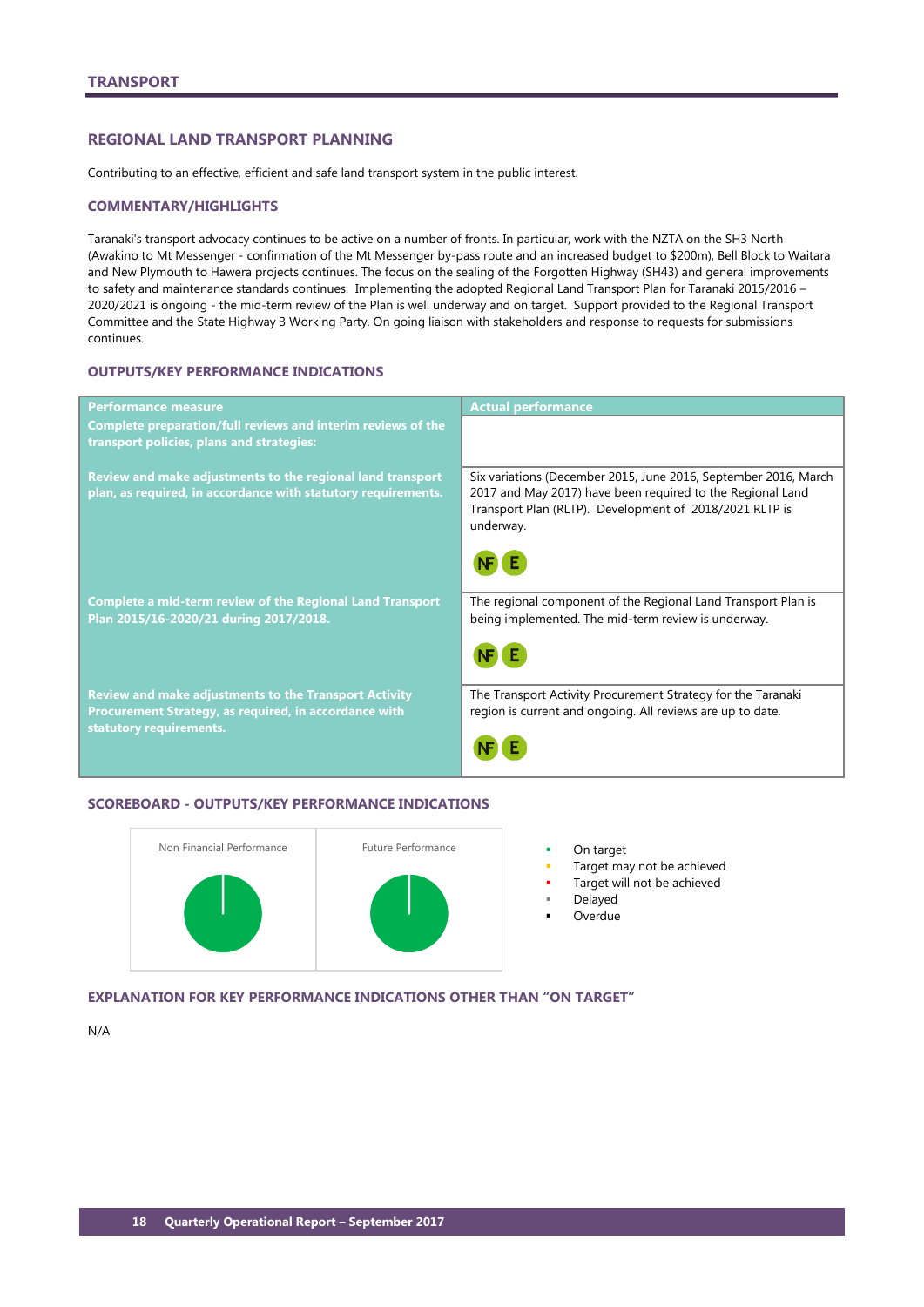## <span id="page-20-0"></span>**PASSENGER TRANSPORT**

Promoting the provision of community public transport in Taranaki and assist the transport needs of the transport disadvantaged.

### **COMMENTARY/HIGHLIGHTS**

Existing passenger services continue to be provided throughput the region with ongoing monitoring of patronage, farebox and the region's commerciality ratio. Total patronage across the services was up 10% on the corresponding period in 2016/2017. The Citylink and Connector services recorded patronage growth of 10.3% and 12.1% respectively. All the Southlink services recorded a decrease in patronage. Opunake to Hawera (-36%), Opunake to New Plymouth (-27%), Waverley to Hawera (-25%). The Total Mobility Scheme continues to assist people with impairments throughout the region. The new Total Mobility Administration System went live Monday 31 July. The system provides a new client management tool with the benefit of client trip data being recorded electronically. To enable this process all clients were reissued with a new magnetic stripe photo ID card. The mag-stripe card is swiped through an in-vehicle card reader capturing the client's trip data. This process replaces the paper based voucher system. Implementation has been very successful with clients and drivers readily adopting the new process.

### **OUTPUTS/KEY PERFORMANCE INDICATIONS**

| Performance measure                                                                                                                                                                                                                                                       | <b>Actual performance</b>                                                                                                                                                                                                                                                                                                                            |
|---------------------------------------------------------------------------------------------------------------------------------------------------------------------------------------------------------------------------------------------------------------------------|------------------------------------------------------------------------------------------------------------------------------------------------------------------------------------------------------------------------------------------------------------------------------------------------------------------------------------------------------|
| Provide Total Mobility subsidy assistance to qualifying<br>persons through the New Zealand Transport Agency<br>supported Total Mobility Scheme. Process complete<br>applications from eligible applicants within 10 working days.                                         | Provided Total Mobility Scheme services to the targeted areas.<br>Trips YTD is 10,741 an increase of 7.1% (2016/17 - 38,477). An<br>additional 1,906 trips were made by the Ironside Vehicle Society, a<br>increase of 4.0% (2016/17 - 6,850). The new TM Ridewise database<br>does not provide report data on application processing<br>timeframes. |
|                                                                                                                                                                                                                                                                           |                                                                                                                                                                                                                                                                                                                                                      |
| <b>Operate public transport services in the New Plymouth district</b><br>and regional Taranaki consistent with the Regional Public<br>Transport Plan subject to funding approval from the New<br>Zealand Transport Agency and the availability of local share<br>funding. | Passenger transport services in the New Plymouth district and<br>regional Taranaki were operated consistent with the Regional<br>Public Transport Plan.                                                                                                                                                                                              |
| Monitor the region's bus service contracts including<br>patronage growth and fare box recovery. Monitor the<br>commerciality ratio of the region's public transport services<br>and publish the ratio annually.                                                           | Awaiting latest data to complete analysis. No problems<br>anticipated.                                                                                                                                                                                                                                                                               |
| Provide financial assistance to the Ironside Vehicle Society<br>subject to funding eligibility criteria being met.                                                                                                                                                        | Financial assistance to the Ironside Vehicle Society in 2017/2018 is<br>set at a base level of \$50,000 An additional \$15,000 has been<br>approved subject to available funding to further assist Ironside.                                                                                                                                         |
|                                                                                                                                                                                                                                                                           |                                                                                                                                                                                                                                                                                                                                                      |

### **SCOREBOARD - OUTPUTS/KEY PERFORMANCE INDICATIONS**



- 
- Target may not be achieved
- Target will not be achieved
- Delayed
- Overdue

## **EXPLANATION FOR KEY PERFORMANCE INDICATIONS OTHER THAN "ON TARGET"**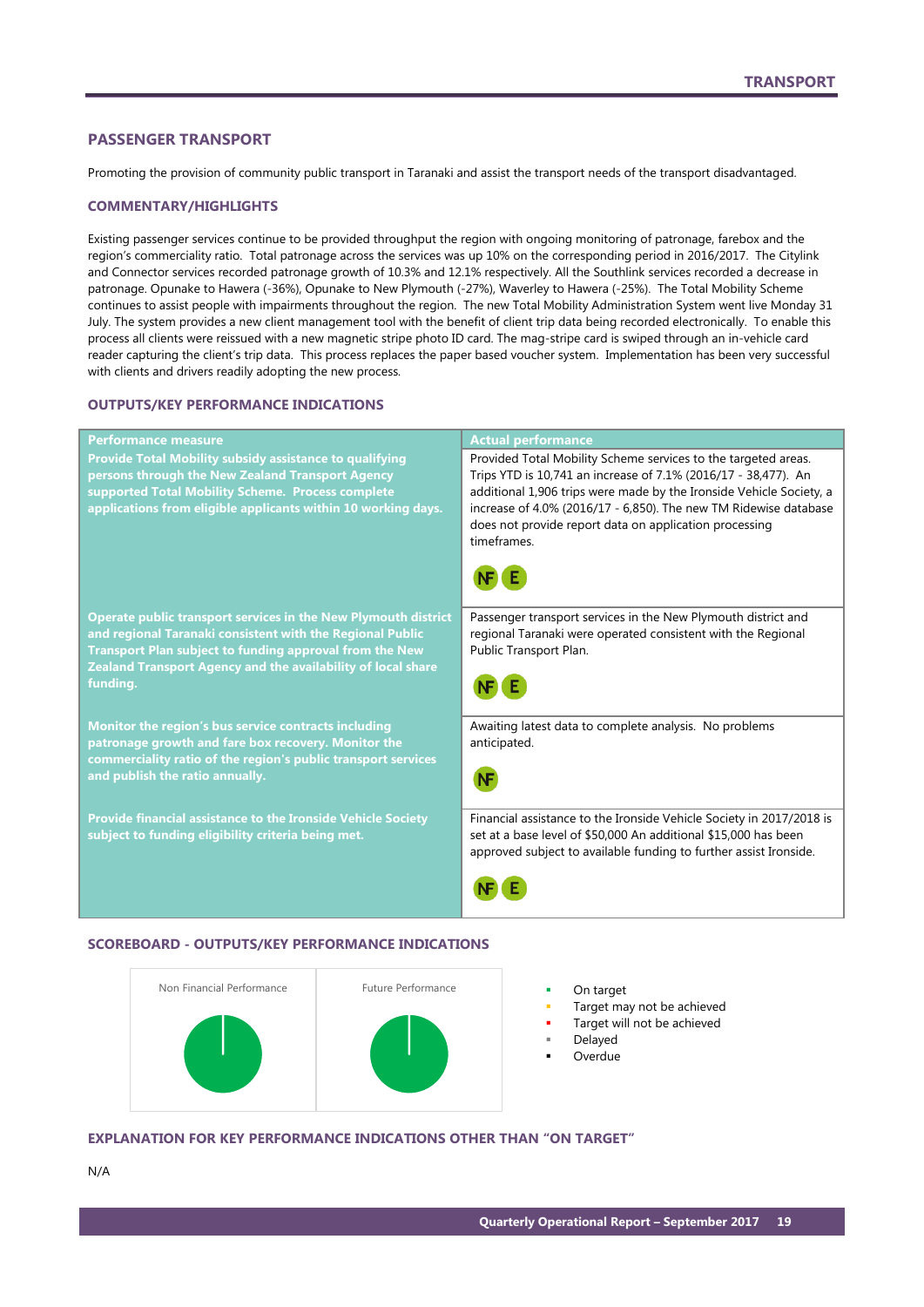## <span id="page-21-0"></span>**HARBOUR MANAGEMENT**

Promoting safe navigation for all users of the waters of Port Taranaki.

### **COMMENTARY/HIGHLIGHTS**

There were no significant navigation and safety incidents at the port and there was compliance with the required codes and management systems. A revised Port Taranaki Harbour Safety Management System was presented to Maritime New Zealand (MNZ) for assessment.

## **OUTPUTS/KEY PERFORMANCE INDICATIONS**

| <b>Performance measure</b>                                                                                                                                                                                                                                                                                         | <b>Actual performance</b>                                                                                                                                                                                                                                            |
|--------------------------------------------------------------------------------------------------------------------------------------------------------------------------------------------------------------------------------------------------------------------------------------------------------------------|----------------------------------------------------------------------------------------------------------------------------------------------------------------------------------------------------------------------------------------------------------------------|
| <b>Provide harbourmaster and harbour warden services for Port</b><br><b>Taranaki and implement the Navigation Bylaw for Port</b><br>Taranaki and Approaches. No significant breaches of the<br>requirements of the New Zealand Port and Maritime Safety<br><b>Code, including the Port Taranaki Harbour Safety</b> | To date, no breaches have been reported. A new Harbourmaster<br>contract is in place. The Harbour Safety Management System has<br>been reviewed and sent to MNZ for approval. MNZ has<br>responded noting the changes will be considered at the next<br>review date. |
| <b>Management System.</b>                                                                                                                                                                                                                                                                                          |                                                                                                                                                                                                                                                                      |

## **SCOREBOARD - OUTPUTS/KEY PERFORMANCE INDICATIONS**



- 
- Target may not be achieved
- Target will not be achieved
- Delayed
- Overdue

**EXPLANATION FOR KEY PERFORMANCE INDICATIONS OTHER THAN "ON TARGET"**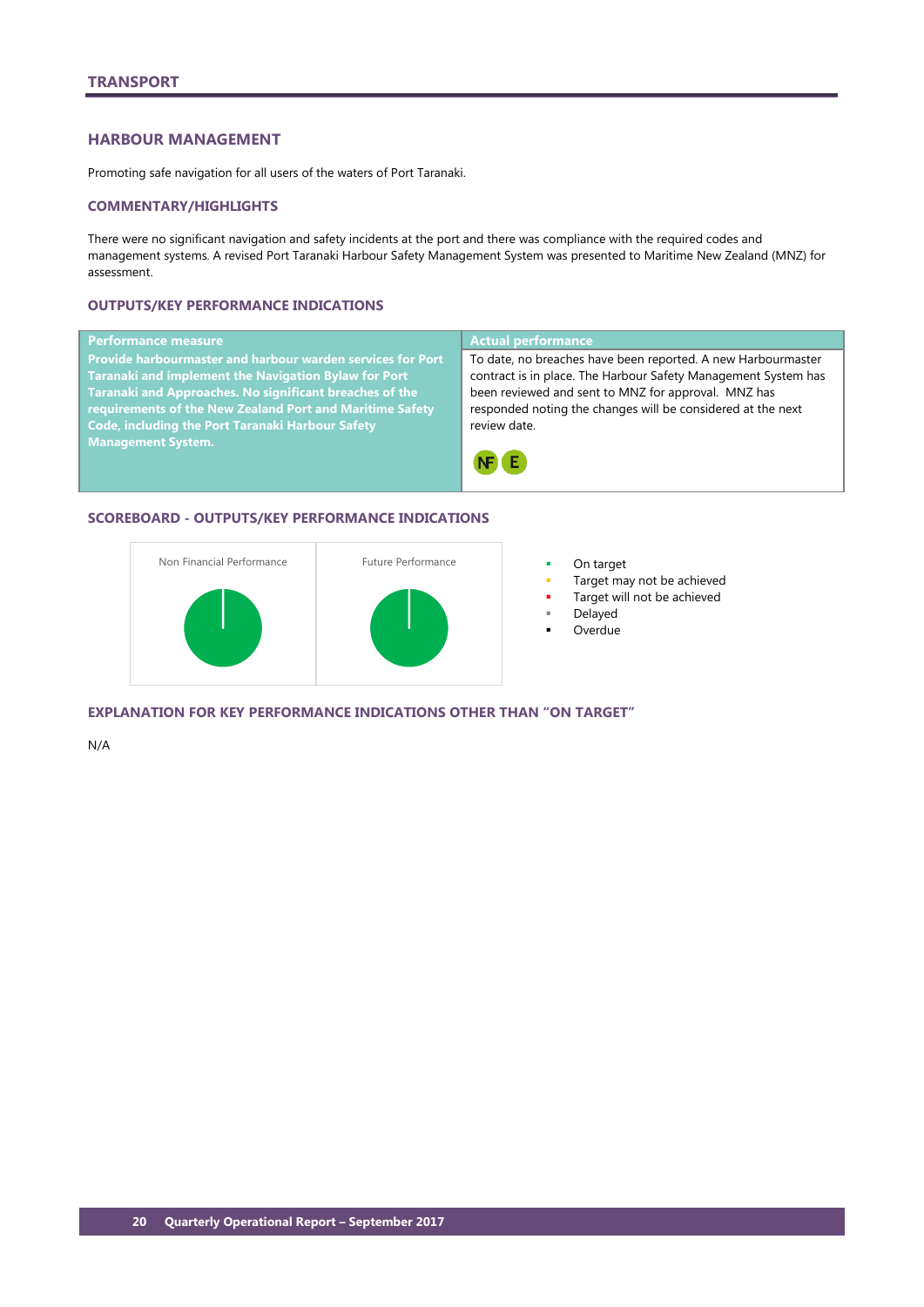### <span id="page-22-0"></span>**CIVIL DEFENCE EMERGENCY MANAGEMENT**

Promoting and enhancing, within the Taranaki community, an integrated comprehensive emergency management system including reducing risk, maintaining readiness, and providing response and recovery capacity and capabilities.

### **COMMENTARY/HIGHLIGHTS**

The Taranaki Civil Defence Emergency Management Group's review of the effectiveness of and areas for enhancement of CDEM in Taranaki identified key areas for development: a re-structuring and expansion of the Taranaki Emergency Management Office, to support and mentor district councils in delivery of CDEM functions at the local level- i.e., risk identification and reduction, community readiness and resilience, and response and recovery capacity and capability- and reflection on the effectiveness and efficiency of existing governance and administrative structures and means of delivery of civil defence activities as part of the review of the Group Plan. Related work projects are being implemented, including implementation of territorial authority responsibilities and functions, a stocktake of hazards and risks research undertaken for the Taranaki region, a stocktake of regional readiness and risk reduction, risk and hazard identification workshops, and adoption of a CDEM Group strategy, vision and priorities.The Group has focused on identifying options for constituting arrangements, including exploring funding agreements, delivery of administrative functions, and the management level and role for the Emergency Management Office. A re-structuring of the Taranaki Emergency Management Office has been completed, with all positions filled.

### **OUTPUTS/KEY PERFORMANCE INDICATIONS**

| Performance measure                                                                                                                                                      | <b>Actual performance</b>                                                                                                                                                                                                                                                                                                                                                                                                                                                                                                                                                                                                                                                                                                                                                                                                                                                                                                                                                                                                                                                                                                                                                                                                                                                                                                                               |
|--------------------------------------------------------------------------------------------------------------------------------------------------------------------------|---------------------------------------------------------------------------------------------------------------------------------------------------------------------------------------------------------------------------------------------------------------------------------------------------------------------------------------------------------------------------------------------------------------------------------------------------------------------------------------------------------------------------------------------------------------------------------------------------------------------------------------------------------------------------------------------------------------------------------------------------------------------------------------------------------------------------------------------------------------------------------------------------------------------------------------------------------------------------------------------------------------------------------------------------------------------------------------------------------------------------------------------------------------------------------------------------------------------------------------------------------------------------------------------------------------------------------------------------------|
| Prepare, implement, monitor and report upon the Taranaki<br><b>Civil Defence Emergency Management Annual Business Plan.</b>                                              | The 2017/18 Annual Business Plan for Taranaki Civil Defence and<br>Emergency Management (CDEM) has been developed and<br>reported to CEG and CDEM Group. Six key activity areas have been<br>identified in the 2016/2017 Annual Business Plan: (i) strong<br>governance arrangement and accountability exist, including future<br>work plans and administration of advisory groups, the Co-<br>ordinating Executive Group (CEG) and the CDEM Group meetings,<br>with progressive reporting of progress on implementing the<br>Annual Business Plan. (ii) disaster risk management, strengthening<br>risk planning and integration between Councils and Civil Defence;<br>(iii) organisation resilience, focusing operational systems and<br>protocols for Emergency operations/coordination centres; (iv)<br>community resilience through public education, community<br>resilience plans and a Group resilience strategy; (v) capability<br>development through training courses delivered at EOC and<br>district council levels, and community volunteers; and (vi) response<br>and recovery arrangements through appointment of local<br>Controllers, Recovery Managers and CIMS function leads. Work<br>continues on the Group Plan review. Implementation of the annual<br>business plan is reported to each meeting of the CEG and CDEM<br>Group. |
| <b>Implement, monitor and report upon the Civil Defence</b><br><b>Emergency Management Group Plan for Taranaki 2017, and</b><br>draft, and notify the next Plan in 2022. | Implementation of the Civil Defence Emergency Management<br>Group Plan via the annual work plan for 2017/18 has been<br>reported to CEG and CDEM Group. The development plan for<br>implementing the Group Plan in 2017/18 is being implemented<br>and reported as agreed, to each meeting of CEG and CDEM<br>Group. An amended project schedule for the preparation of the<br>next Group Plan has been approved, submitted to MCDEM for<br>information, and endorsed by MCDEM. Related work projects are<br>being implemented, including receipt and adoption of a review of<br>TA responsibilities and functions, a stocktake of hazards and risks<br>research undertaken for the Taranaki region, a stocktake of<br>regional readiness and risk reduction, risk and hazard<br>identification workshops, and a CDEM Group strategy, vision and<br>priorities adopted. Work on strategy recovery near completion (a<br>new requirement under the CDEM amendment Act).<br>Ε<br>NF                                                                                                                                                                                                                                                                                                                                                                       |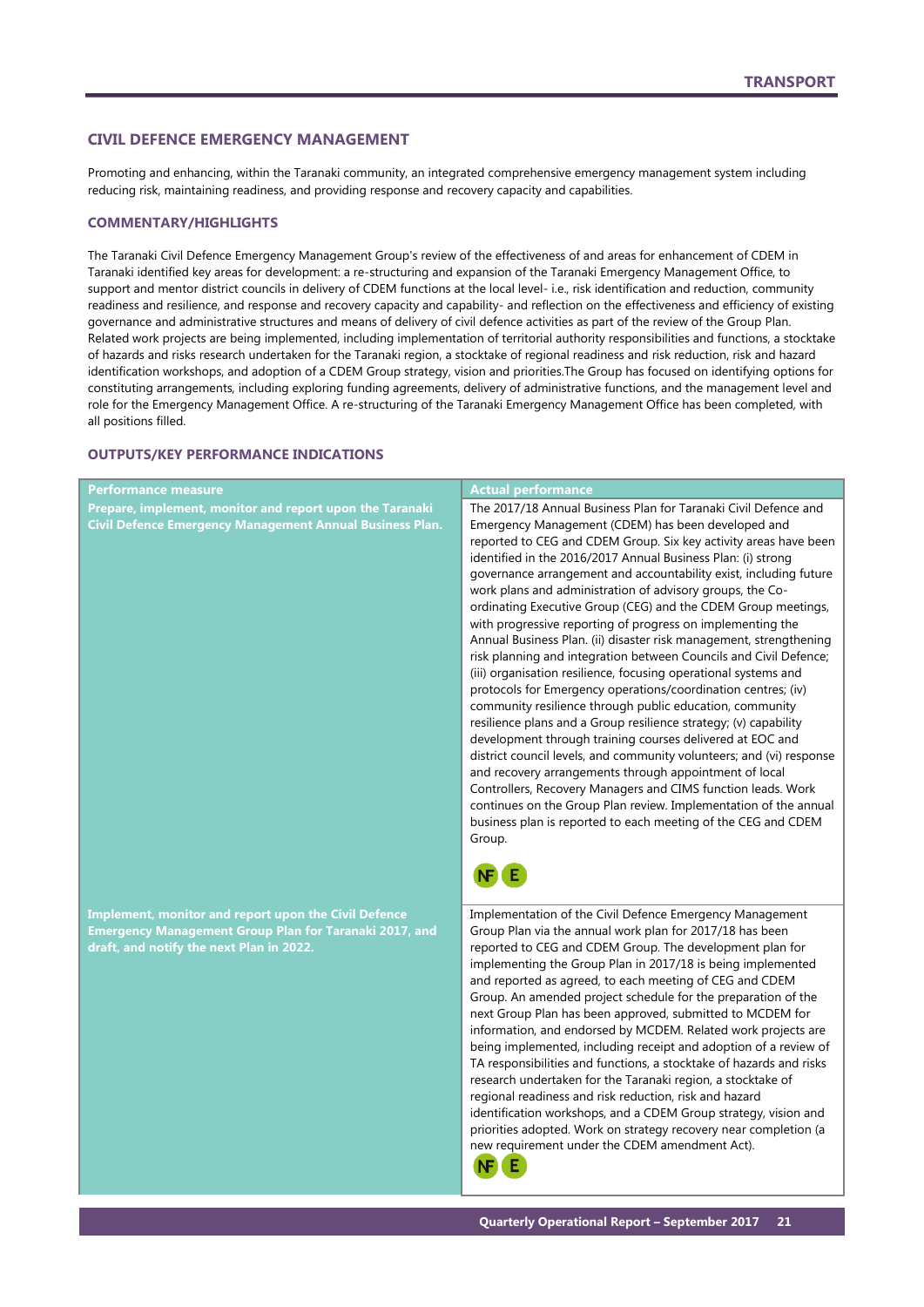## **HAZARD MANAGEMENT**



### **SCOREBOARD - OUTPUTS/KEY PERFORMANCE INDICATIONS**



- 
- Target may not be achieved
- Target will not be achieved
- Delayed
- Overdue

**EXPLANATION FOR KEY PERFORMANCE INDICATIONS OTHER THAN "ON TARGET"**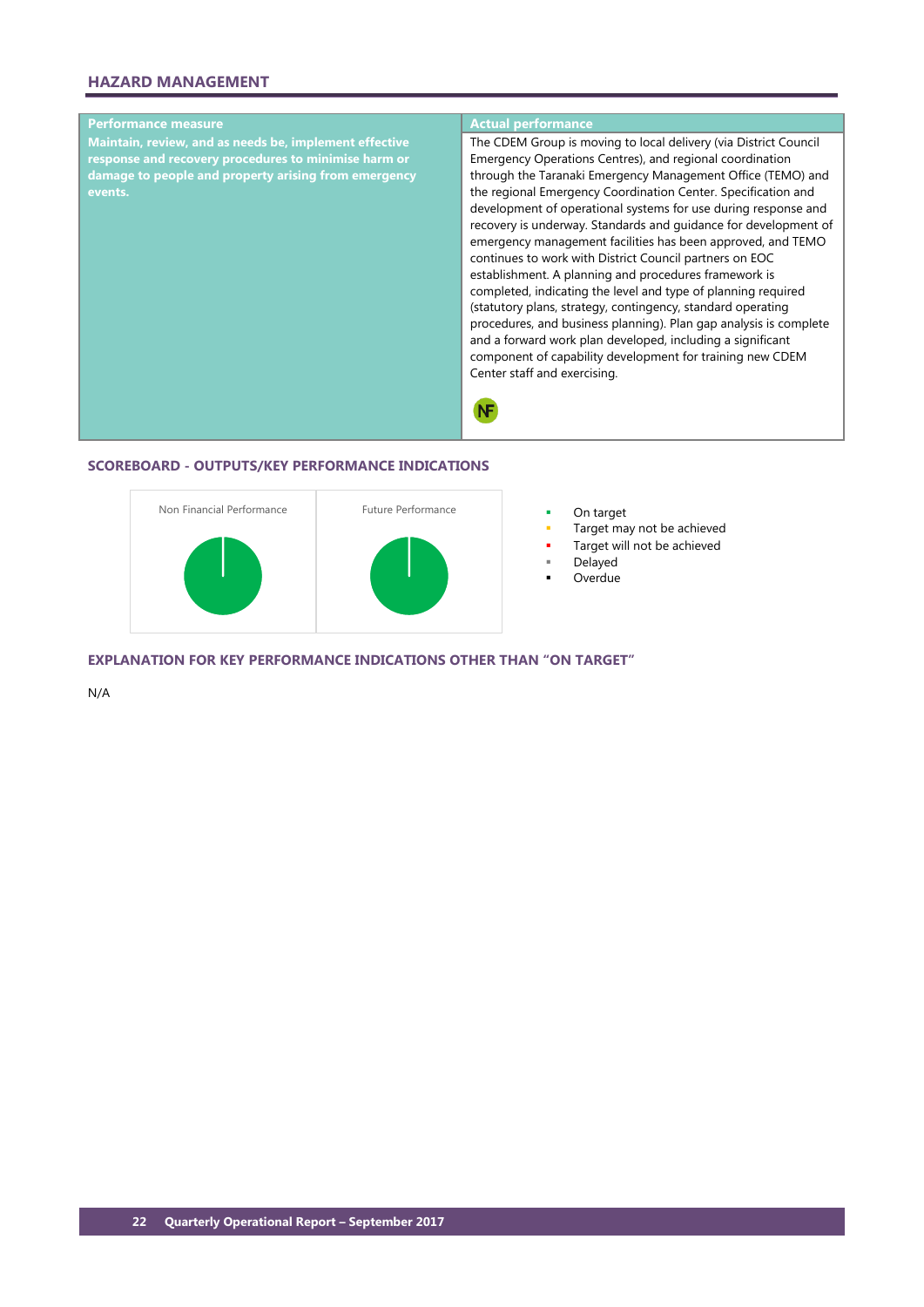### <span id="page-24-0"></span>**FLOOD MANAGEMENT AND GENERAL RIVER CONTROL**

Providing accurate and timely flood warnings, providing flood control advice and undertaking minor works and associated actions to minimise and prevent damage by floods and river erosion.

### **COMMENTARY/HIGHLIGHTS**

Information from Council rainfall and river level monitoring systems was provided. Council provided advice to landowners on a range of river/stream flood control advance and drainage related matters.

### **OUTPUTS/KEY PERFORMANCE INDICATIONS**

| <b>Actual performance</b>                                                                                                                                                                                                                                                                                                                                                                                                                                                                                                                                       |
|-----------------------------------------------------------------------------------------------------------------------------------------------------------------------------------------------------------------------------------------------------------------------------------------------------------------------------------------------------------------------------------------------------------------------------------------------------------------------------------------------------------------------------------------------------------------|
| Meteorological and hydrometric monitoring sites were maintained<br>to high level of operational standard, with no significant<br>maintenance works required. All incoming telemetry data is<br>monitored continuously and responded to in accordance with the<br>Council's procedures for the monitoring of severe weather and<br>flood events. Ten severe weather watch alerts and four warnings<br>have been received from MetService in the year to September. The<br>Council was not required to issue any flood warnings during the<br>month of September. |
| No emergency works requiring Council funding have been<br>required.                                                                                                                                                                                                                                                                                                                                                                                                                                                                                             |
| Advice, predominantly to farmers, provided, as required, on a<br>range of requests for general advice on works in streams.                                                                                                                                                                                                                                                                                                                                                                                                                                      |
| The willow control programme continues, focusing on removal of<br>willow in riparian areas to improve flood flows and enhance<br>riparian vegetation.                                                                                                                                                                                                                                                                                                                                                                                                           |
|                                                                                                                                                                                                                                                                                                                                                                                                                                                                                                                                                                 |

### **SCOREBOARD - OUTPUTS/KEY PERFORMANCE INDICATIONS**



- 
- Target may not be achieved
- Target will not be achieved
	- Delayed
- Overdue

### **EXPLANATION FOR KEY PERFORMANCE INDICATIONS OTHER THAN "ON TARGET"**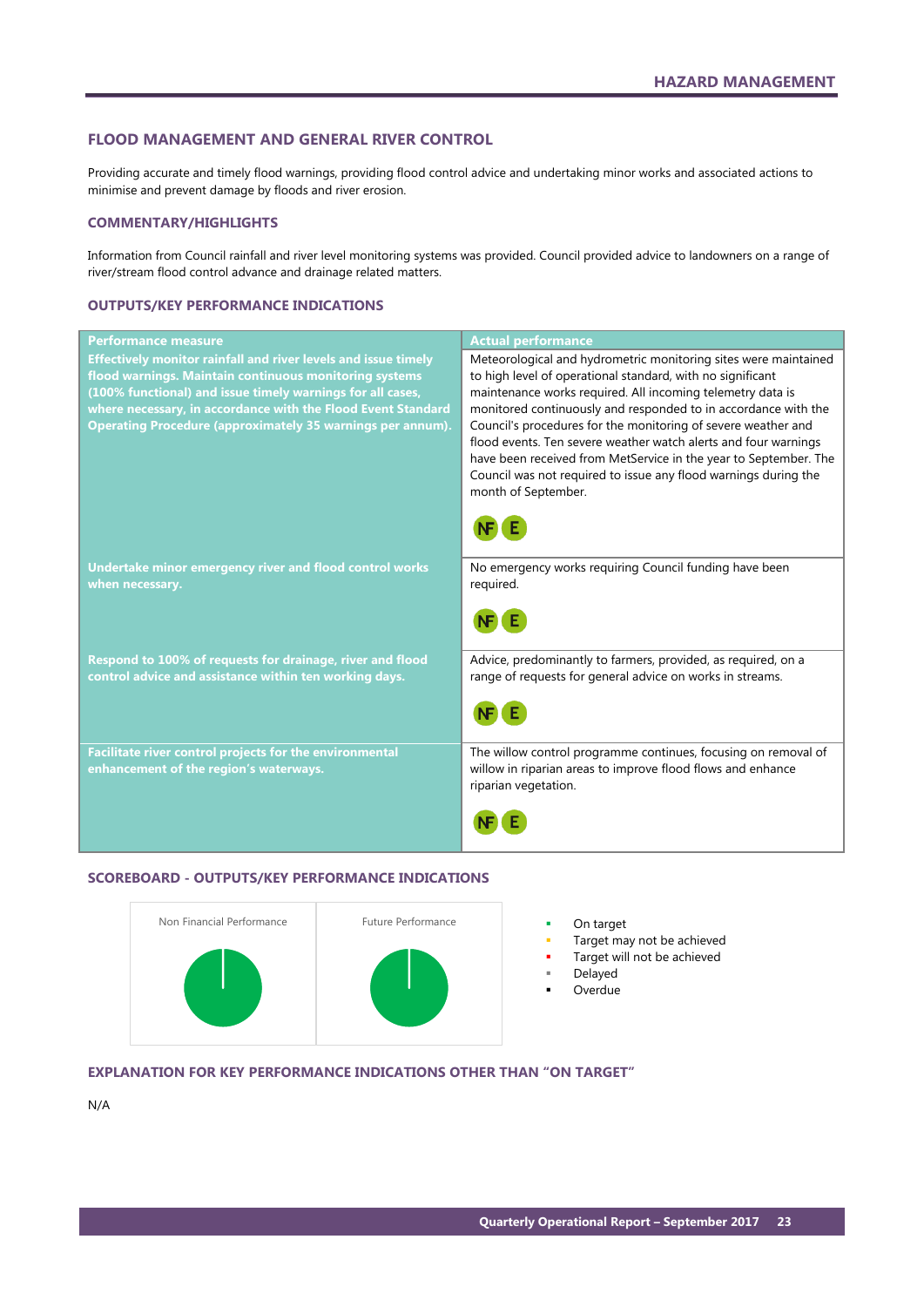## <span id="page-25-0"></span>**RIVER CONTROL SCHEMES**

Managing and maintaining river control scheme works to accepted design standards to minimise and prevent damage by floods and river erosion.

### **COMMENTARY/HIGHLIGHTS**

All schemes (Lower Waiwhakaiho, Lower Waitara, Okato and Waitotara) have been maintained as per their respective asset management plans. A range of maintenance works have been occurring across the schemes including vegetation clearance within the flood channel and erosion control works. Stage One of the Opunake flood control scheme works are complete and Stage Two design works are nearly completed and will be constructed this coming summer.

### **OUTPUTS/KEY PERFORMANCE INDICATIONS**

| <b>Performance measure</b>                                                                                                                                                             | <b>Actual performance</b>                                                                                          |
|----------------------------------------------------------------------------------------------------------------------------------------------------------------------------------------|--------------------------------------------------------------------------------------------------------------------|
| Manage all flood and river control schemes across the region<br>in accordance with asset management plans; including Lower<br>Waiwhakaiho, Lower Waitara, Okato and Waitotara Schemes. | All schemes have been maintained as per asset management plans<br>and management plans. Opunake: Stage 1 complete. |
|                                                                                                                                                                                        |                                                                                                                    |
| Manage other minor river schemes to standards as agreed<br>with scheme participants.                                                                                                   | Minor schemes are at agreed standards. No recent work has been<br>required.                                        |
|                                                                                                                                                                                        |                                                                                                                    |
| <b>Implement the rural component of an Opunake Flood Control</b>                                                                                                                       | Stage 1 - diversion to the Otahi Stream - has been completed.                                                      |
| Scheme. The rural component of the Scheme will divert<br>floodwaters from the Hihiwera Stream to the Otahi Stream                                                                      | Stage 2 - diversion to the Waiaua River - will have the design                                                     |
| and the Waiaua River. An urban component will be designed                                                                                                                              | finalised in October to be put to tender and constructed in the<br>2017/2018 summer.                               |
| and implemented by the South Taranaki District Council. The                                                                                                                            |                                                                                                                    |
| scheme is designed to protect Opunake from a 1% Annual<br><b>Exceedance Probability (one-in-100-year) flooding event.</b>                                                              |                                                                                                                    |
|                                                                                                                                                                                        |                                                                                                                    |

## **SCOREBOARD - OUTPUTS/KEY PERFORMANCE INDICATIONS**



- 
- Target may not be achieved
- Target will not be achieved
- Delayed
- **Overdue**

## **EXPLANATION FOR KEY PERFORMANCE INDICATIONS OTHER THAN "ON TARGET"**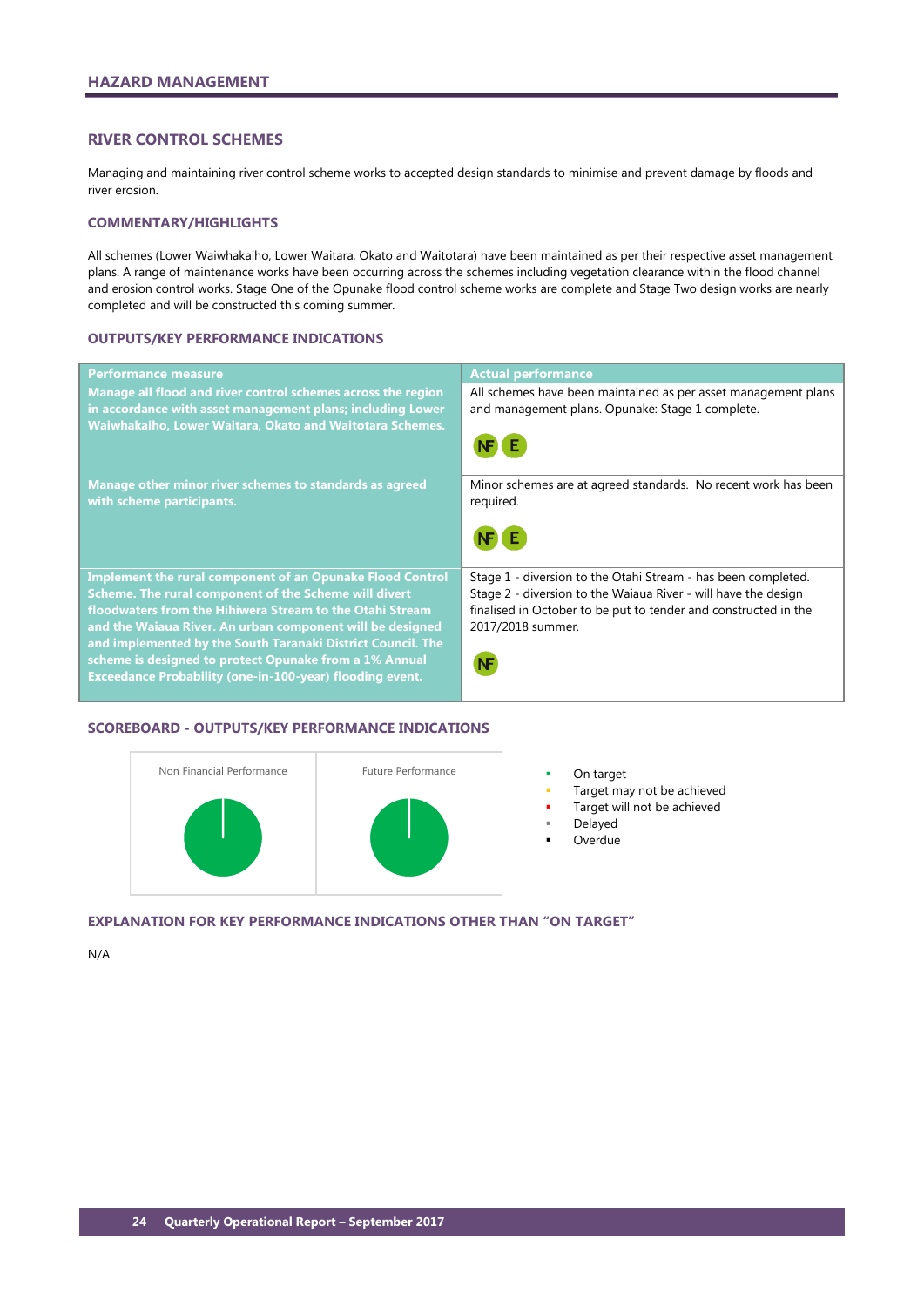## <span id="page-26-0"></span>**REGIONAL GARDENS**

Ensuring that Hollard Gardens, Tupare and Pukeiti are maintained and enhanced as regionally significant recreational and heritage amenities.

### **COMMENTARY/HIGHLIGHTS**

The regional gardens continue to consolidate as significant community assets and during the last quarter the opening of the recently completed Rainforest Centre signified a pivotal moment in the upgrade programme. We now have world class facilities to match the plant collection and an all weather and all year destination with the extensive covered garden areas.

### **OUTPUTS/KEY PERFORMANCE INDICATIONS**

| Performance measure                                                                                                        | <b>Actual performance</b>                                                                                                                                                                                                                                                                                                                                                                                                                                                                                                                                                                     |
|----------------------------------------------------------------------------------------------------------------------------|-----------------------------------------------------------------------------------------------------------------------------------------------------------------------------------------------------------------------------------------------------------------------------------------------------------------------------------------------------------------------------------------------------------------------------------------------------------------------------------------------------------------------------------------------------------------------------------------------|
| Provide three regional gardens (Tupare, Hollard Gardens and                                                                | The gardens are now open all day every day for free general use                                                                                                                                                                                                                                                                                                                                                                                                                                                                                                                               |
| Pukeiti) for free general use by the regional community. Three                                                             | by the regional community and visitors throughout the year                                                                                                                                                                                                                                                                                                                                                                                                                                                                                                                                    |
| gardens open 9am to 5pm seven days a week, with Hollard<br>Gardens and Tupare open till 8pm during daylight saving         |                                                                                                                                                                                                                                                                                                                                                                                                                                                                                                                                                                                               |
| hours.                                                                                                                     |                                                                                                                                                                                                                                                                                                                                                                                                                                                                                                                                                                                               |
|                                                                                                                            |                                                                                                                                                                                                                                                                                                                                                                                                                                                                                                                                                                                               |
| Encourage the increased use of the regional gardens by the<br>community for recreational purposes and for specific events. | Visitor numbers for July to September 2017: Pukeiti 8,244, Tupare<br>3,723, and Hollard Gardens 1,624. Events: Pukeiti 4, Tupare 9, and<br>Hollard Gardens 7. There has been a number of educational<br>workshops, all well attended. The weather has had an impact on<br>the general garden visitation with an extremely wet late winter<br>early spring affecting patronage. However the opening of the<br>Rainforest Centre at Pukeiti coupled with the new covered gardens<br>and other attractions and the subsequent publicity has lead to a<br>doubling of visitation for the quarter. |
| Continue implementing the Pukeiti asset management plans<br>focusing on completing the upgrade works at Pukeiti. Priority  | Good progress has been made in the last quarter with the<br>upgrade works with the completion of the Rainforest Centre                                                                                                                                                                                                                                                                                                                                                                                                                                                                        |
| tasks to be completed include: Rebuilding the Lodge and                                                                    | including fitout and landscaping in very challenging weather                                                                                                                                                                                                                                                                                                                                                                                                                                                                                                                                  |
| surrounds. Enhancing the garden and the rhododendron<br>collection, including development of the weka wetland and          | conditions A modern and interactive interpretation area (Rimu<br>Room) has proved popular for all ages and the café is now open                                                                                                                                                                                                                                                                                                                                                                                                                                                               |
| children's activities. Continuing the implementation of the                                                                | and busy. The Founders Lawn has been laid and is establishing                                                                                                                                                                                                                                                                                                                                                                                                                                                                                                                                 |
| plant collection plan. Refurbishing the plant borders.                                                                     | well. The tender process for the Lodge build is complete and the                                                                                                                                                                                                                                                                                                                                                                                                                                                                                                                              |
| Upgrading the outer ring tracks. Completing the upgrade of<br>the Rain Forest Centre. Investigating further recreational   | contractor selected. The kids tree house trail has been successfully<br>launched and will require minor changes due to the high demand                                                                                                                                                                                                                                                                                                                                                                                                                                                        |
| opportunities.                                                                                                             | prior to the summer holidays. The weka wetland site has been                                                                                                                                                                                                                                                                                                                                                                                                                                                                                                                                  |
|                                                                                                                            | cleared of woody plant material in preparation for landscaping in<br>late November. It also noted that in the last quarter we have                                                                                                                                                                                                                                                                                                                                                                                                                                                            |
|                                                                                                                            | undertaken a significant landscape project at Hollards to improve                                                                                                                                                                                                                                                                                                                                                                                                                                                                                                                             |
|                                                                                                                            | the arrival experience. This has involved removing the driveway                                                                                                                                                                                                                                                                                                                                                                                                                                                                                                                               |
|                                                                                                                            | and creating a new pathway through new gardens and relocating<br>service access. We are currently planting.                                                                                                                                                                                                                                                                                                                                                                                                                                                                                   |
|                                                                                                                            |                                                                                                                                                                                                                                                                                                                                                                                                                                                                                                                                                                                               |
|                                                                                                                            |                                                                                                                                                                                                                                                                                                                                                                                                                                                                                                                                                                                               |
| <b>Review and adopt asset management plans for Tupare,</b>                                                                 | The revised asset management plans for Tupare and Hollard                                                                                                                                                                                                                                                                                                                                                                                                                                                                                                                                     |
| Hollard Gardens and Pukeiti by 31 October 2017.                                                                            | Gardens are complete and ready for Council consideration and<br>adoption. The Pukeiti plans are pending and readfy for                                                                                                                                                                                                                                                                                                                                                                                                                                                                        |
|                                                                                                                            | consideration at the council workshop.                                                                                                                                                                                                                                                                                                                                                                                                                                                                                                                                                        |
|                                                                                                                            |                                                                                                                                                                                                                                                                                                                                                                                                                                                                                                                                                                                               |
|                                                                                                                            |                                                                                                                                                                                                                                                                                                                                                                                                                                                                                                                                                                                               |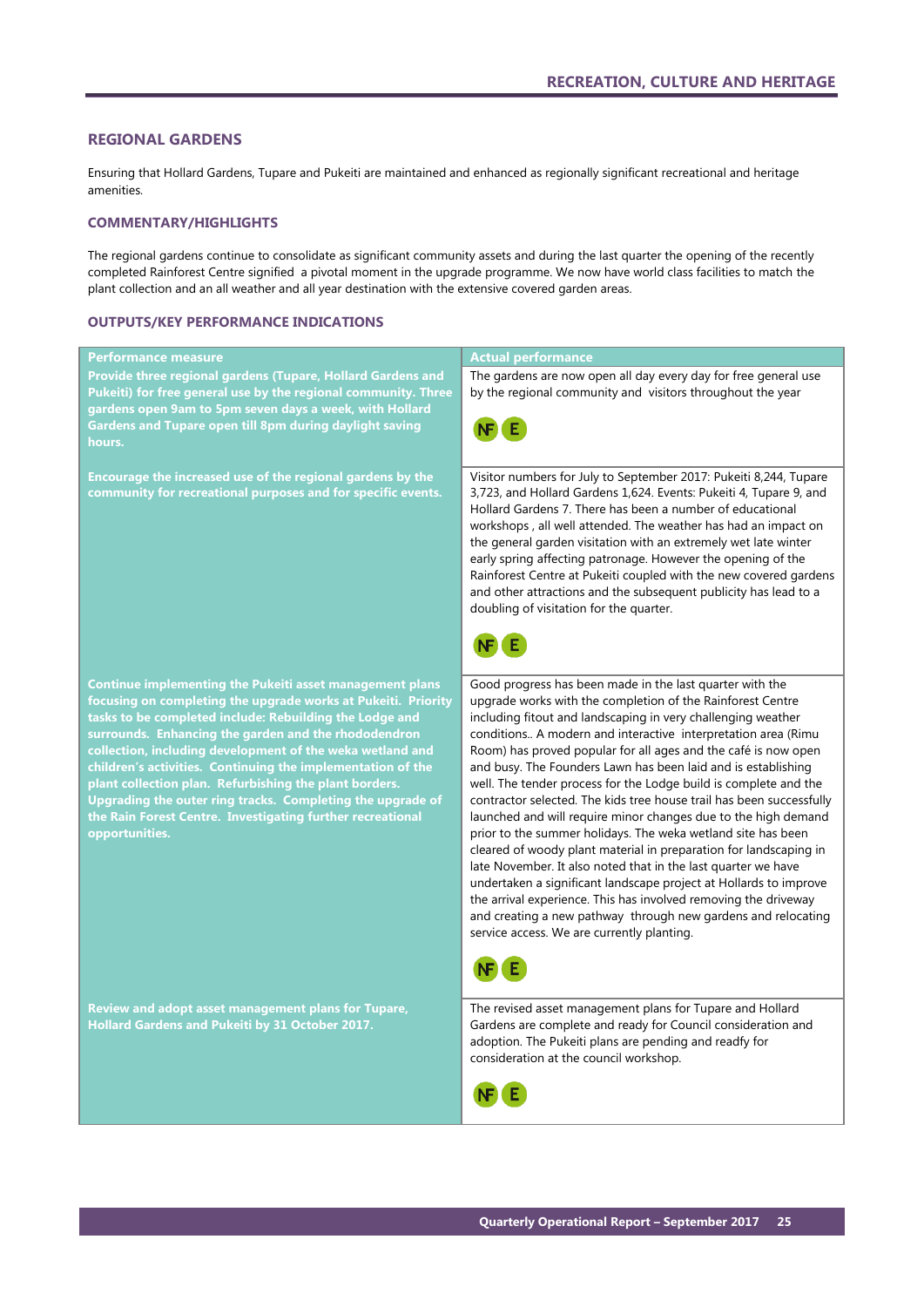# **SCOREBOARD - OUTPUTS/KEY PERFORMANCE INDICATIONS**



- 
- Target may not be achieved
- Target will not be achieved
- Delayed
- **D**verdue

**EXPLANATION FOR KEY PERFORMANCE INDICATIONS OTHER THAN "ON TARGET"**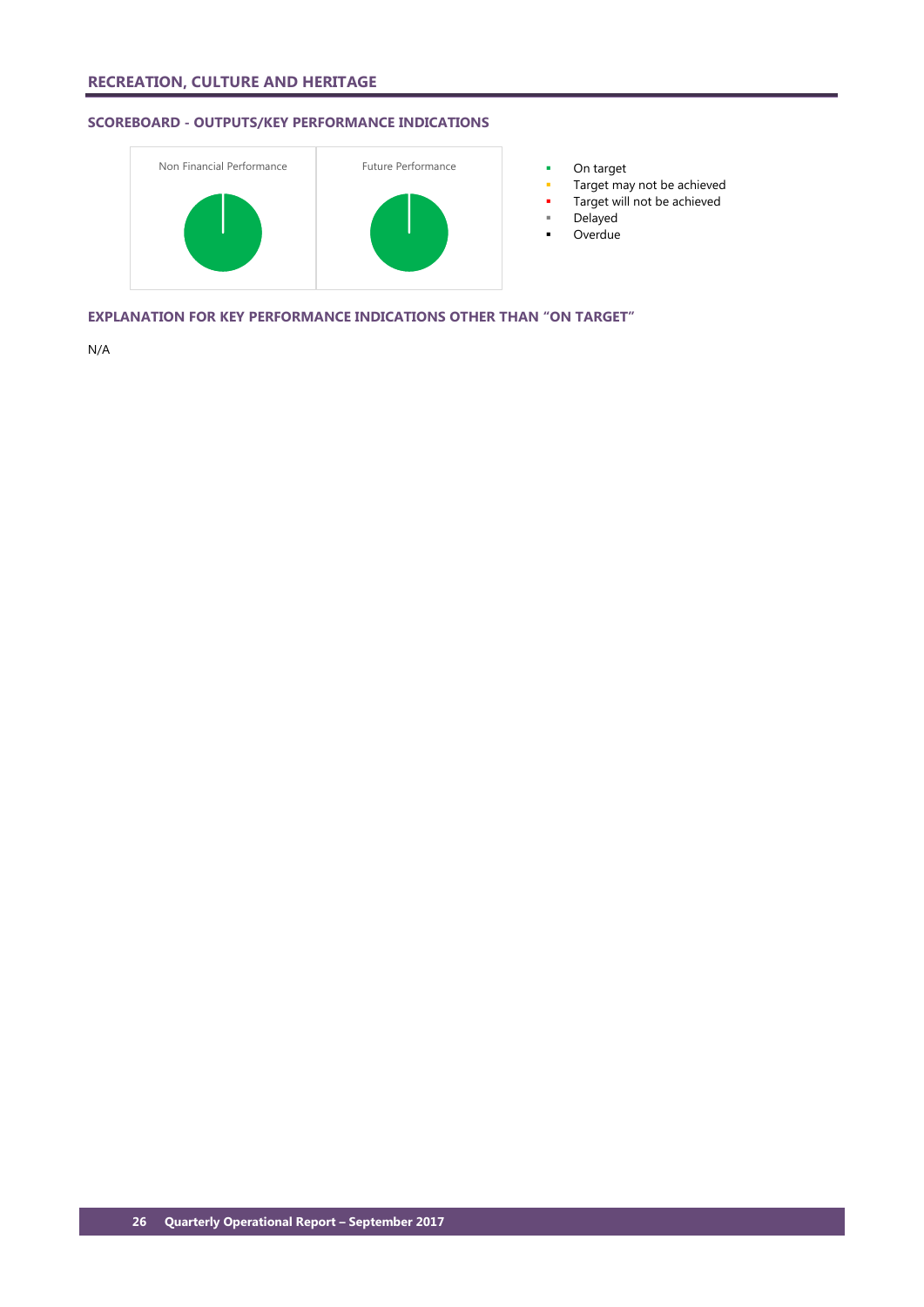### <span id="page-28-0"></span>**PUKE ARIKI**

Maintaining an ongoing partnership relationship with the Puke Ariki regional museum and library including the ongoing use of display and presentation material within an annual project.

### **COMMENTARY/HIGHLIGHT**

The relationship with Puke Ariki is progressing well. The projects for 2017/2018 (see below) have been agreed upon and are in the process of being delivered.

### **OUTPUTS/KEY PERFORMANCE INDICATIONS**



## **SCOREBOARD - OUTPUTS/KEY PERFORMANCE INDICATIONS**



- 
- Target may not be achieved
- Target will not be achieved
- Delayed
- Overdue

**EXPLANATION FOR KEY PERFORMANCE INDICATIONS OTHER THAN "ON TARGET"**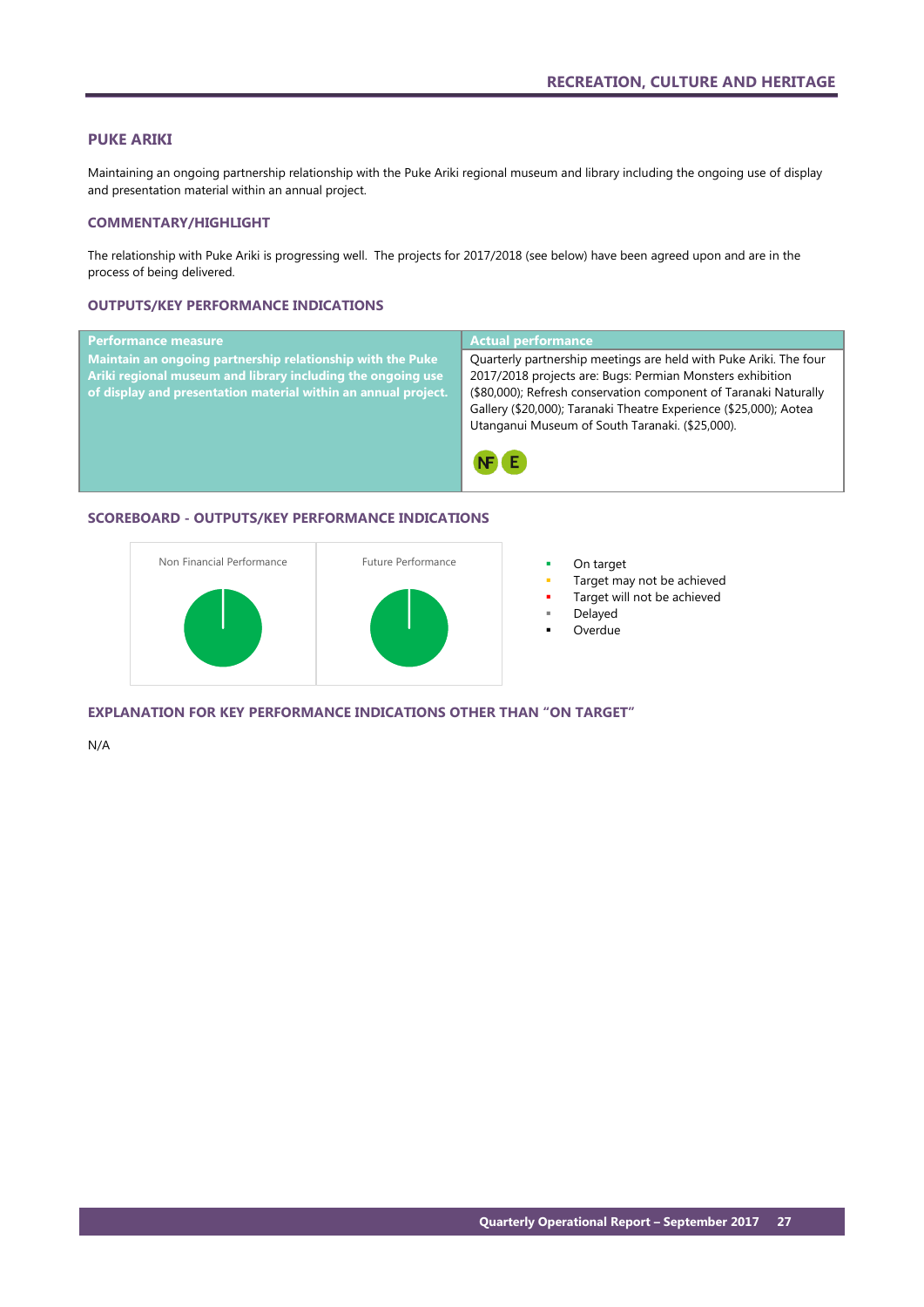## <span id="page-29-0"></span>**YARROW STADIUM**

Facilitating the continued maintenance and development of Yarrow Stadium.

### **COMMENTARY/HIGHLIGHTS**

Recent highlights include the completion of the new hospitality suites and the associated food and beverage amenities, the successful hosting of the All Blacks v Argentina test match and the Taranaki home Mitre 10 Cup rugby games. The Management Agreement between the Taranaki Stadium Trust and the New Plymouth District Council is working well. Preparation of the 2018/2028 asset management plans is underway.

## **OUTPUTS/KEY PERFORMANCE INDICATIONS**

| <b>Performance measure</b>                                                                                           | <b>Actual performance</b>                                                                                                                                                                                                                                                                                                                     |
|----------------------------------------------------------------------------------------------------------------------|-----------------------------------------------------------------------------------------------------------------------------------------------------------------------------------------------------------------------------------------------------------------------------------------------------------------------------------------------|
| <b>Contract with New Plymouth District Council for the operation</b><br>and management of Yarrow Stadium.            | The Trust and the New Plymouth District Council have a<br>management agreement for the operation and management of<br>Yarrow Stadium. New Plymouth District Council are operating and<br>managing Yarrow Stadium under this agreement.                                                                                                        |
| Undertake asset management planning for the future<br>maintenance, enhancement and development of Yarrow<br>Stadium. | A joint committee of the Council and the New Plymouth District<br>Council have developed and adopted a strategic plan and<br>associated 2015/2025 asset management plan for the long-term<br>development of Yarrow Stadium. The Council is completing the<br>2017/2018 programme. Work is ongoing on the 2018/2028 asset<br>management plans. |
| Provide regional funding for the future maintenance,<br>enhancement and development of Yarrow Stadium.               | The Council provides regional funding to the Taranaki Stadium<br>Trust for long-term maintenance and development at Yarrow<br>Stadium. The implementation of the 2017/2018 programme of<br>major maintenance and development is the focus.                                                                                                    |

### **SCOREBOARD - OUTPUTS/KEY PERFORMANCE INDICATIONS**



- Target may not be achieved
	- Target will not be achieved
	- Delayed
	- Overdue

## **EXPLANATION FOR KEY PERFORMANCE INDICATIONS OTHER THAN "ON TARGET"**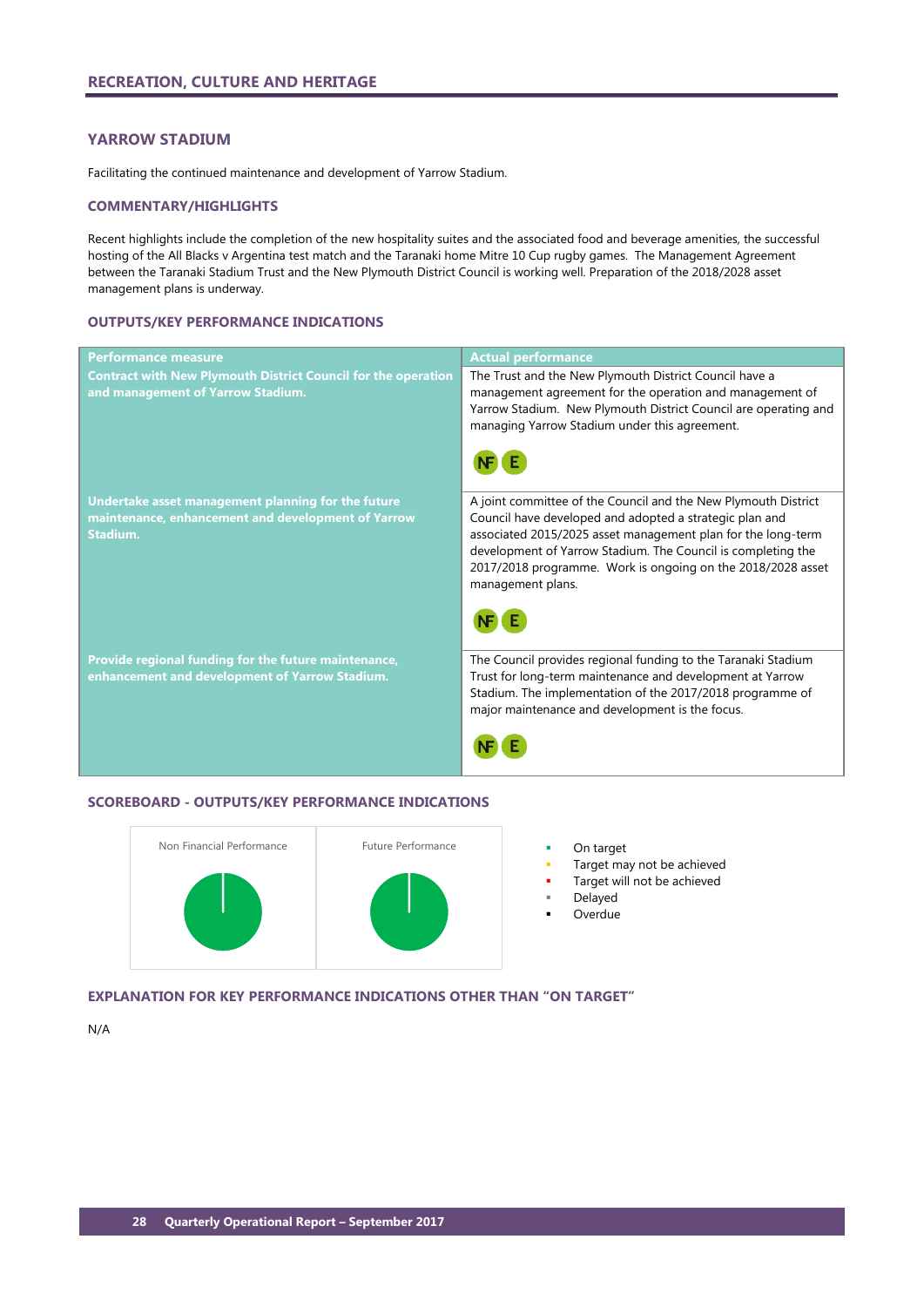### <span id="page-30-0"></span>**INVESTMENT MANAGEMENT**

Ensuring that the equity, property and treasury investments owned by the Council are efficiently managed.

### **COMMENTARY/HIGHLIGHTS**

Council's investment management activities are working well within defined policies and procedures. The AGM of Port Taranaki Ltd has occurred and a number of issues around membership of the Board are being addressed. Achieving the interest rate return targets is challenging in the current low interest environment. It is unlikely that the Council will achieve its 2015/2025 Long-Term Plan Investment Policy target of 6% in 2017/2018. This target needs to be reviewed for the 2018/2028 Long-Term Plan.

## **OUTPUTS/KEY PERFORMANCE INDICATIONS**

| <b>Performance measure</b>                                                                                                   | <b>Actual performance</b>                                                                                                                                                                                                                                                                                                                                                        |
|------------------------------------------------------------------------------------------------------------------------------|----------------------------------------------------------------------------------------------------------------------------------------------------------------------------------------------------------------------------------------------------------------------------------------------------------------------------------------------------------------------------------|
| <b>Consider Port Taranaki's annual statement of corporate intent</b><br>and monitor performance against established targets. | Port Taranaki Ltd's performance was reviewed when considering<br>their 2016/2017 Annual Report at the Council's Ordinary Meeting<br>on 18 September 2017. The half-year results to 31 December<br>2017 will be reviewed and considered in the first half of 2018.<br>Performance against standards set in the statement of corporate<br>intent is reported in the annual report. |
| Appoint Directors at Port Taranaki Ltd's annual general<br>meeting and at other times as required.                           | A review of the skill sets needed by the Board has been completed<br>and the process of filling current vacancies has commenced.                                                                                                                                                                                                                                                 |
| Undertake on-going liaison with port company directors and<br>management.                                                    | Regular formal and informal briefings and discussions occurred<br>between the Board and the Council throughout 2017/2018.                                                                                                                                                                                                                                                        |
| Manage and, where appropriate, divest leasehold land in<br>accordance with the Council's Investment Policy.                  | Leasehold land is managed in accordance with the Council's<br>Investment Policy. A 5% return from leasehold land rentals is<br>expected in 2017/2018. No properties have been divested.                                                                                                                                                                                          |
| Manage and maximise returns from treasury investments in<br>accordance with the Investment Policy.                           | All treasury investments are in accordance with the Council's<br>Investment Policy, however the Long-Term Plan target return of<br>6% is unlikely to be achieved.                                                                                                                                                                                                                |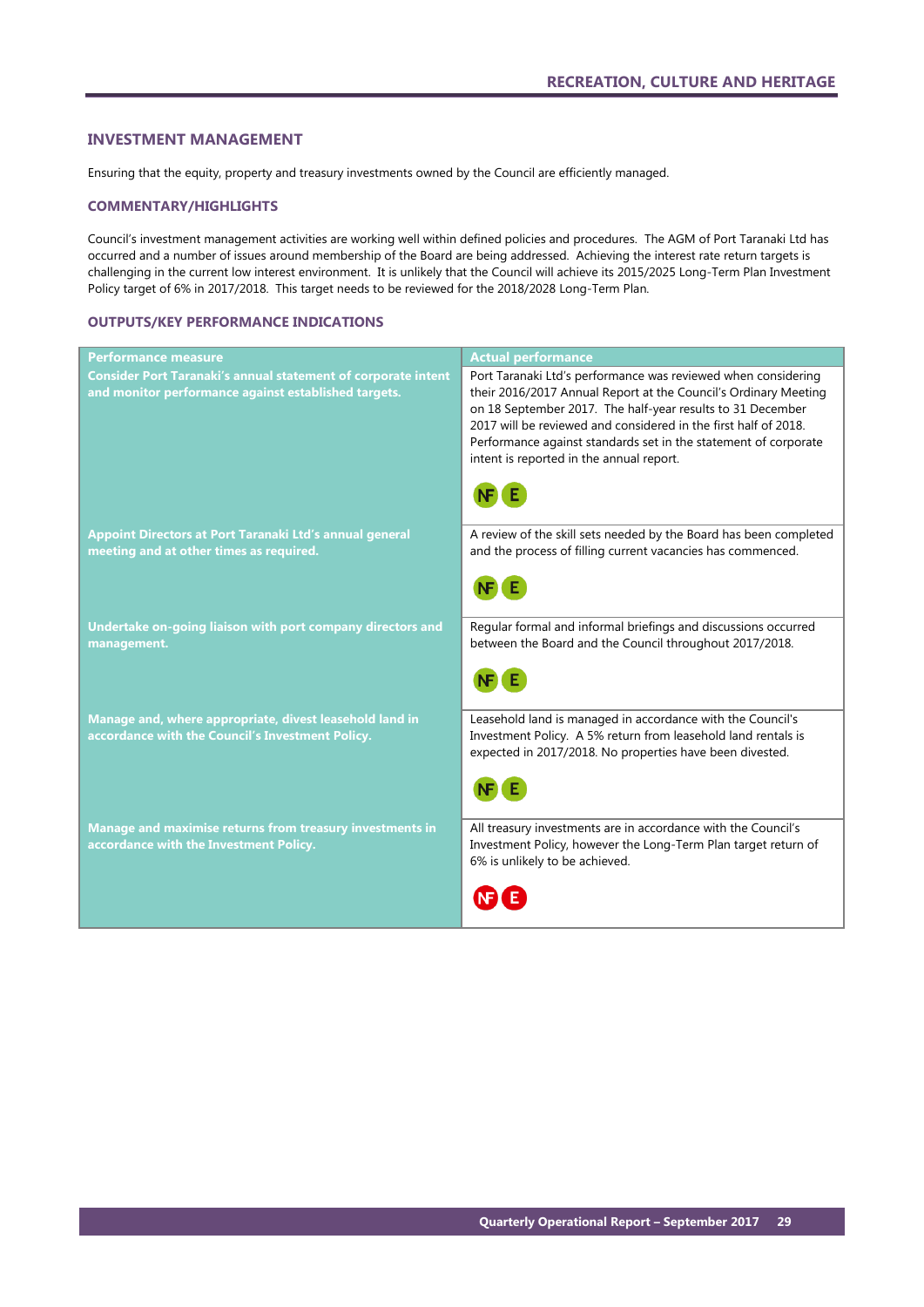## **SCOREBOARD - OUTPUTS/KEY PERFORMANCE INDICATIONS**



- 
- Target may not be achieved
- Target will not be achieved
- Delayed
- Overdue

### **EXPLANATION FOR KEY PERFORMANCE INDICATIONS OTHER THAN "ON TARGET"**

The Council's *Investment Policy* has a 6% target for interest returns. The *Local Government Act 2002* requires the Council to set a target. In the current interest rate environment, the Council is unlikely to reach this target for 2017/2018. Since the target was established, the Council has exceeded consistently exceeded it. The target will need to be reassessed in the preparation of the *2018/2028 Long-Term Plan*.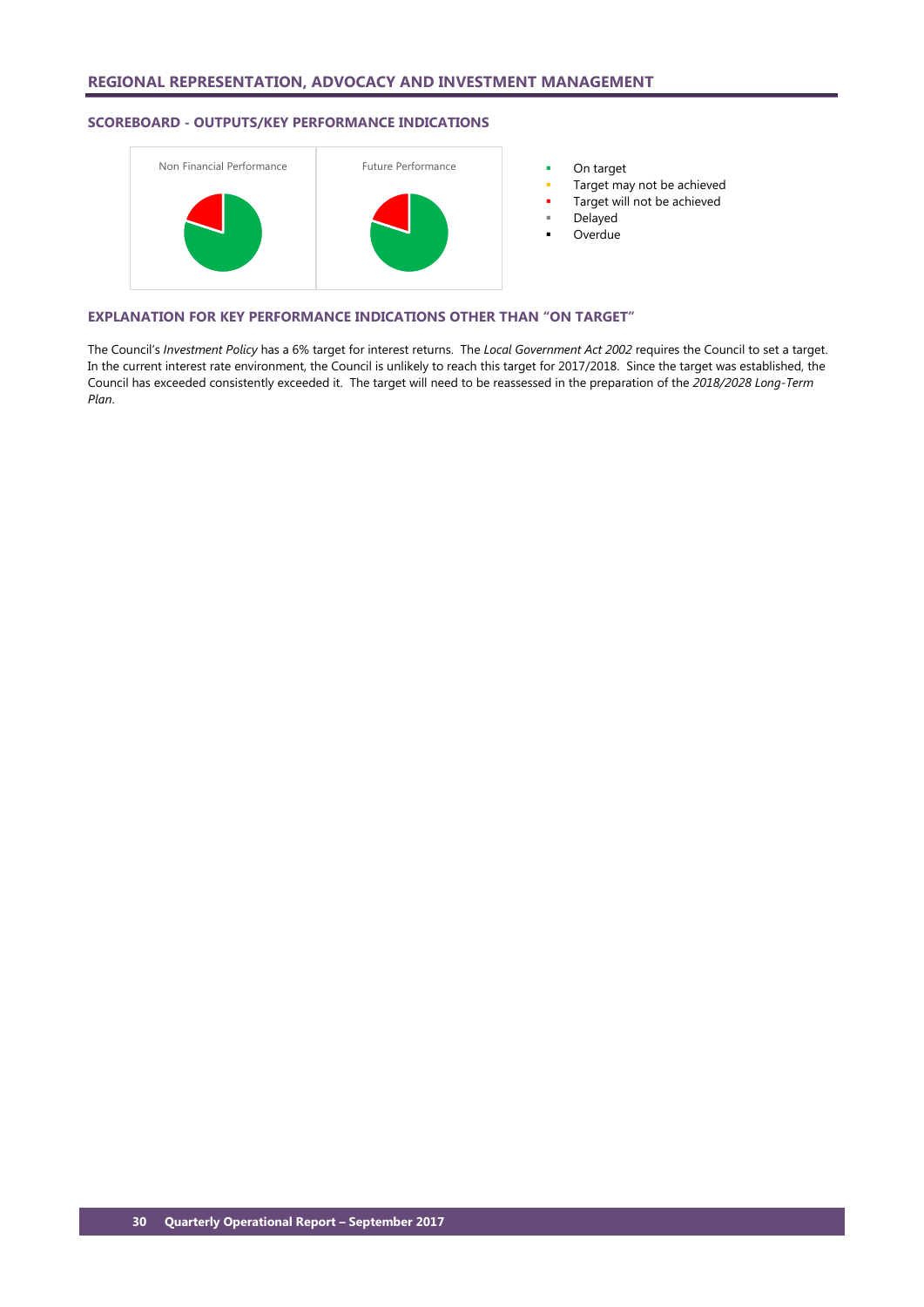### <span id="page-32-0"></span>**COMMUNITY ENGAGEMENT**

Promoting community awareness and understanding of the Council's functions and activities, and making quality and timely information publicly available.

### **COMMENTARY/HIGHLIGHTS**

The implementation of the digital and social media strategy is the primary focus and good progress is being made on all fronts. The web design and redevelopment project is progressing well with Stage 2 going live in the second quarter of 2017/2018. ALGIM's 2017 Council website rankings place the Council as the second best regional council website. Work is progressing on a transport app with the NZTA. Preparations are underway for the 2017 Environmental Awards. The environmental education programme continues to be busy and successful.

### **OUTPUTS/KEY PERFORMANCE INDICATIONS**

| <b>Performance measure</b>                                                                                                                                                                                                                                                         | <b>Actual performance</b>                                                                                                                                                                                                                                                                                                                                                                                                                                                                                                                                                                                   |
|------------------------------------------------------------------------------------------------------------------------------------------------------------------------------------------------------------------------------------------------------------------------------------|-------------------------------------------------------------------------------------------------------------------------------------------------------------------------------------------------------------------------------------------------------------------------------------------------------------------------------------------------------------------------------------------------------------------------------------------------------------------------------------------------------------------------------------------------------------------------------------------------------------|
| Engage with the community across a range of channels<br>including print and digital publications, news media, websites,<br>mobile and social media. Produce regular editions (4 per<br>annum) of the Recount newsletter to over 1,000 stakeholders<br>through a range of channels. | A range of communications activities have been undertaken to<br>support Council programmes. Stories about the regional gardens,<br>public transport, water quality, riparian planting, hydrology and<br>TRC Annual report have featured in social media and print.<br>Development of the Council website is ongoing and Stage 2 is<br>about to go live. Content is reviewed and maintained on external<br>websites and the intranet. The Council's website was second best<br>regional council website in ALGIM 2017 rankings. Social media<br>activity continues to grow with 2,761 followers on Facebook. |
| Implement the Council's environmental awards programme.                                                                                                                                                                                                                            | Nominations have closed for the 2017 environmental awards. The<br>awards will be presented in November 2017.                                                                                                                                                                                                                                                                                                                                                                                                                                                                                                |
| Provide an on-going environmental education programme for<br>school children and the wider community including class<br>visits, field trips and the Pukeiti Rainforest School.                                                                                                     | There have been 75 class visits/field trips involving 2140 students<br>(including the Gardens' School Programmes), 1 staff meetings, 0<br>professional development sessions and 1issue of the SITE<br>newsletter.                                                                                                                                                                                                                                                                                                                                                                                           |
|                                                                                                                                                                                                                                                                                    |                                                                                                                                                                                                                                                                                                                                                                                                                                                                                                                                                                                                             |

### **SCOREBOARD - OUTPUTS/KEY PERFORMANCE INDICATIONS**



- 
- Target may not be achieved
- Target will not be achieved
- Delayed
- **Overdue**

### **EXPLANATION FOR KEY PERFORMANCE INDICATIONS OTHER THAN "ON TARGET"**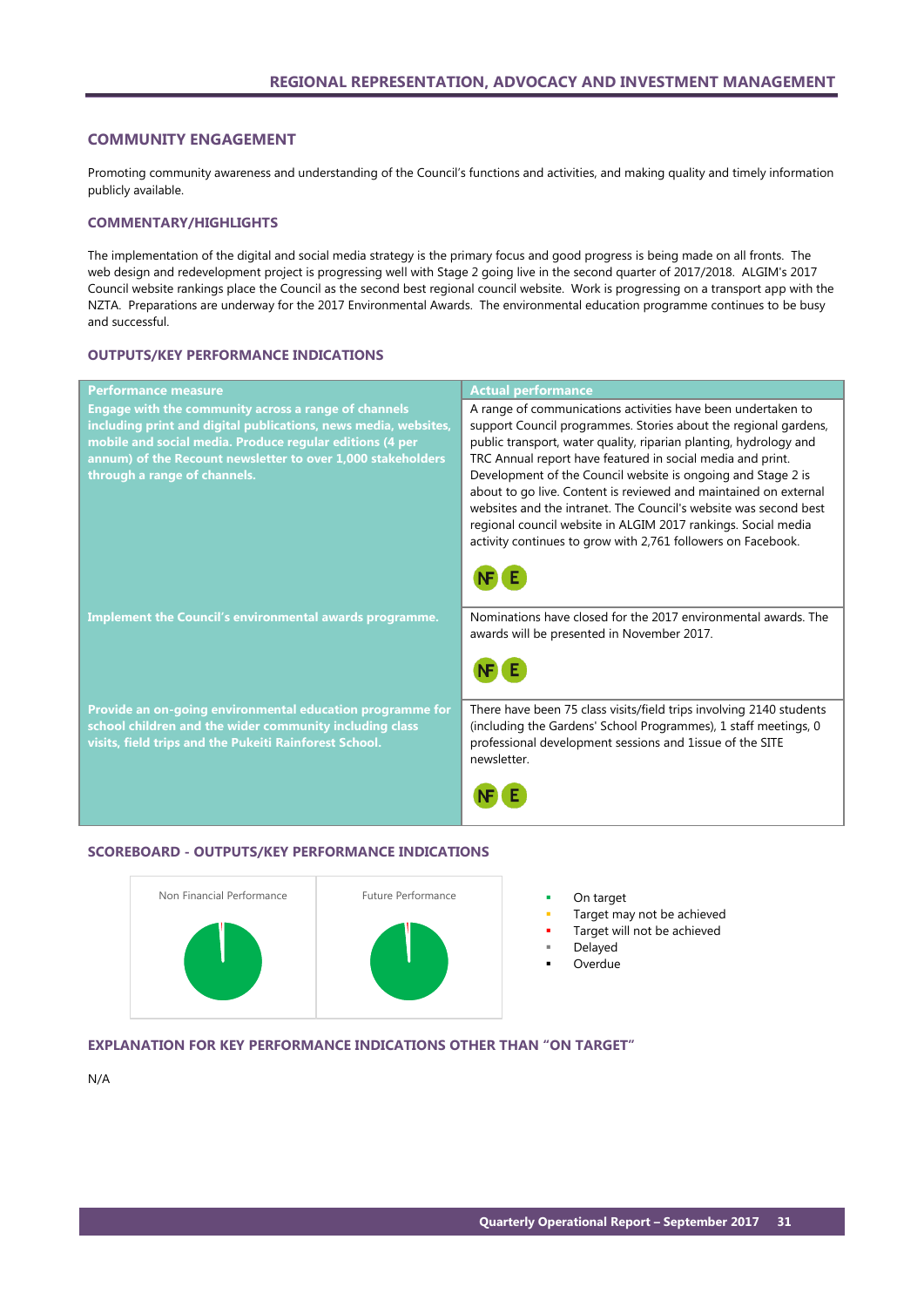### <span id="page-33-0"></span>**ADVOCACY AND RESPONSE**

Advocating and responding, on behalf of the Taranaki community, to initiatives proposed by other agencies, when those initiatives affect the statutory responsibilities of the Council or relate to matters of regional significance, which are of interest or concern to the people of Taranaki.

### **COMMENTARY/HIGHLIGHTS**

Less submissions made this quarter. However, senior Council staff continue to be heavily involved in various forums, mainly in Wellington, associated with policy development, advocacy, liason and response to a range of national initiatives.

### **OUTPUTS/KEY PERFORMANCE INDICATIONS**

| <b>Performance measure</b>                                                                                                                                                                                                                  | Actual performance                             |
|---------------------------------------------------------------------------------------------------------------------------------------------------------------------------------------------------------------------------------------------|------------------------------------------------|
| Assess the implications of policy initiatives proposed by other $\overline{p}$                                                                                                                                                              | To date, three (3) submissions have been made. |
| agencies including discussion documents, proposed policies,<br>$\overline{\phantom{a}}$ strategies, plans and draft legislation, and respond within $\overline{\phantom{a}}$<br>required timeframes on approximately 15 occasions per year. | NF E                                           |

### **SCOREBOARD - OUTPUTS/KEY PERFORMANCE INDICATIONS**



- 
- Target may not be achieved
- Target will not be achieved
- Delayed
- Overdue

**EXPLANATION FOR KEY PERFORMANCE INDICATIONS OTHER THAN "ON TARGET"**